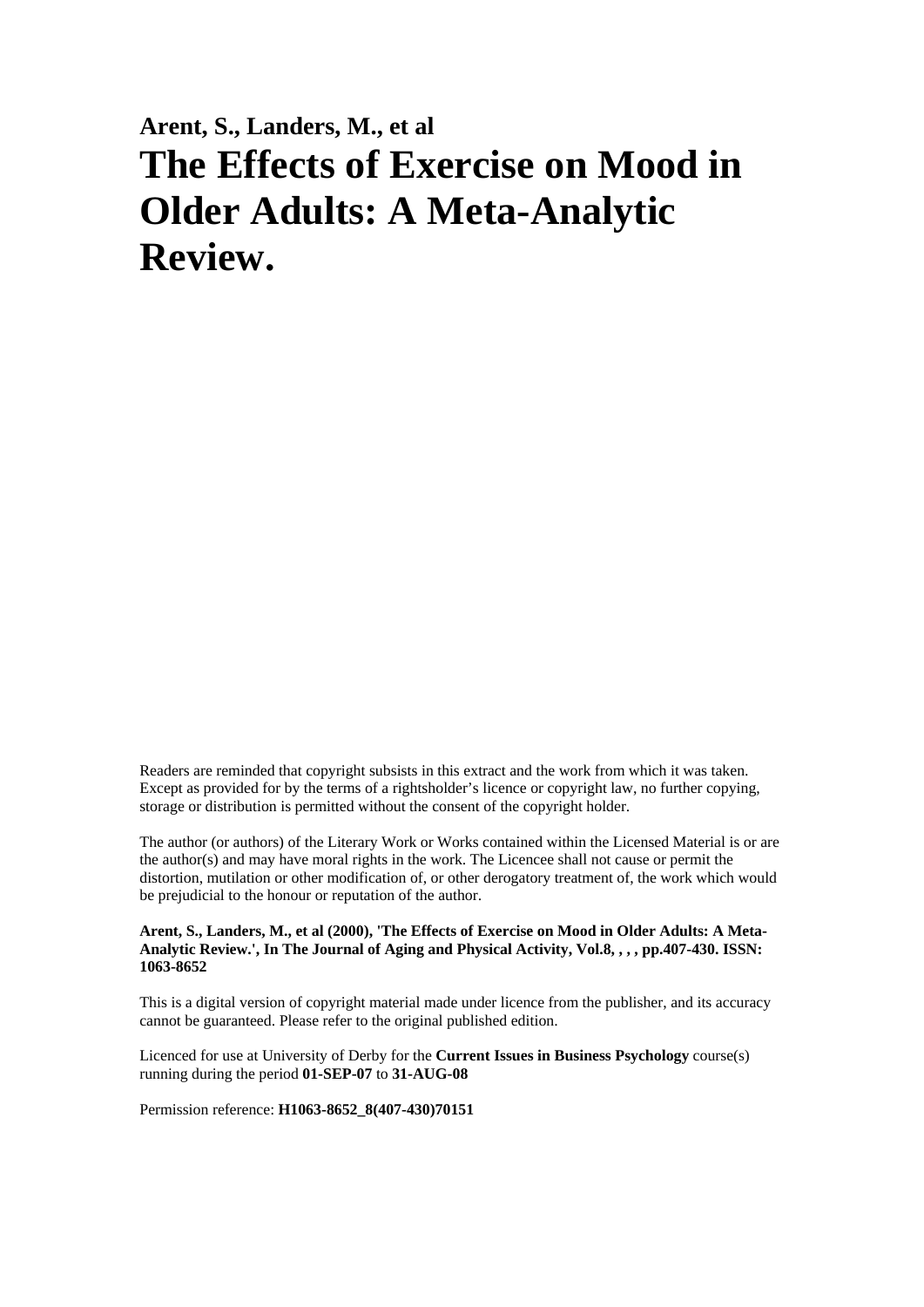*Journal of Ageing and Physical Activity,* 2000, **8**, 407-430 © 2000 Human Kinetics Publishers, Inc.

# *The Effects of Exercise on Mood in Older Adults: A Meta-Analytic Review*

#### *Shawn M. Arent, Daniel M. Landers, and Jennifer L. Etnier*

This meta-analysis examined the exercise-mood relationship in older adults. 158 effect sizes (*ESs)* from 32 studies were grouped into experimental-versuscontrol, gains, and correlational *ESs.* Each study was coded for moderator variables related to descriptive, design, participant, exercise, and moodassessment characteristics. Experimental-versus-control ESs for negative (NA) and positive affect (PA) were  $0.35 (p < .05)$  and  $0.33 (p > .05)$ , respectively, with an overall *ES* of 0.34, *p* < .05. The gains *ESs* for NA and PA in an exercise group were 0.39 *(p <* .05) and 0.35 *(p <* .05), respectively, with an overall *ES* of 0.38, *p <* .05. All effects were significantly greater than those for the control groups. Correlational *ESs* of 0.47 and 0.42 were found for NA and PA, respectively. It was concluded that chronic exercise is associated with improved mood in the elderly. Moderating variables and implications for exercise prescription to improve mood in the elderly are discussed.

*Key Words:* elderly, affect, physical activity

Senior citizens have become the fastest growing segment of our population. In 1880, less than 3% of the total population was older than 65. By 1980, older adults constituted almost 12% of the population. There are now more than 36 million elderly people in the United States, and this number is expected to double by the year 2030. According to current estimates, this would mean that the elderly would represent 22% of the total population (Hoeger & Hoeger, 1996). The 65-and-over group is growing twice as fast as the rest of the population. One reason for this trend is increasing life expectancies. Unfortunately, increased life expectancy does not necessarily equate to increased quality of life.

One of the central issues raised by increased longevity is that of net gain in active functional years versus total years of disability and dysfunction. Muscular strength in most individuals is well maintained until about 45 years of age but then deteriorates by 5-10% per decade thereafter (Rogers & Evans, 1993). Furthermore, loss in muscle mass appears to be the major cause of strength decrease in the elderly (Rogers & Evans). Muscle weakness can compromise everyday activities, leading to dependence on others to help perform day-to-day tasks and increasing the risk of injury resulting from falls. One way to potentially offset or rectify many of the health

The authors are with the Department of Exercise Science and Physical Education at Arizona State University, Tempe, AZ 85287-0404.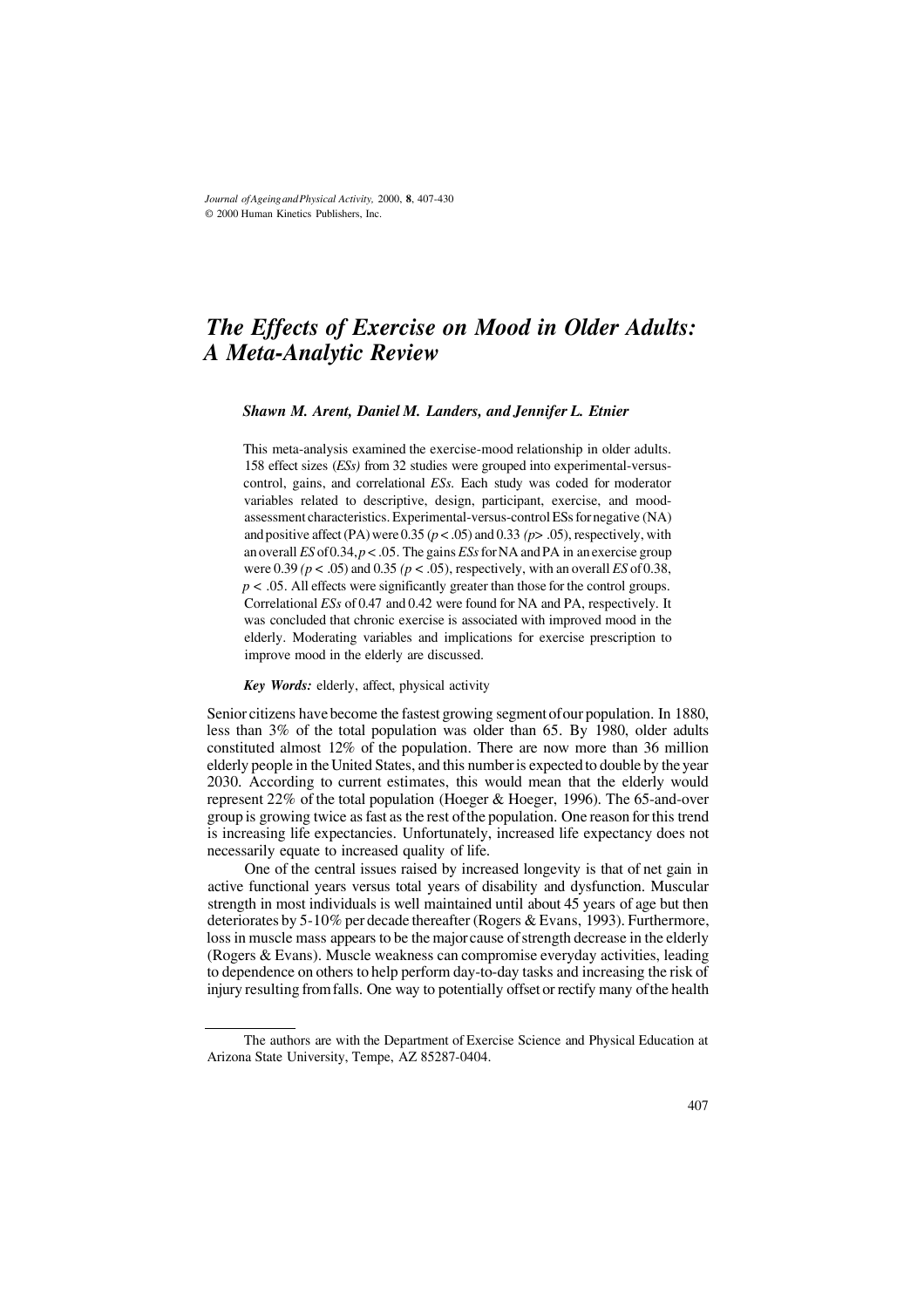problems and physical deterioration incurred with aging is through exercise (Cress et al., 1991; Fiatarone et al., 1990; Frontera, Meredith, O'Reilly, Knuttgen, & Evans, 1988; Hagberg, Graves, & Limacher, 1989; Kohrt, Malley, & Coggan, 1991; Makrides, Heigenhauser, & Jones, 1990). Of all age groups, the elderly have the most to gain by being active because of the effects of exercise on improved body composition, fitness, longevity, ability to perform personal care activities, and the management of arthritis or other debilitating conditions. Furthermore, there is convincing evidence that greater aerobic power, muscle strength, and flexibility allow the elderly to perform at levels equivalent to people 10-20 years younger, which often equates to a dramatically improved quality of life.

In addition to declines in physical performance with the passage of time, as individuals progress beyond 60 years of age there also tends to be an increased prevalence of mood disturbance (i.e., increased negative affect and decreased positive affect; Fillingim & Blumenthal, 1993; Pfeiffer, 1977) and decrements in some cognitive abilities (Botwinick, 1977; Jacewicz & Hartley, 1987; Schaie, 1994). Age-related changes (i.e., physical, mental, and social) often present challenges to emotional control and stability that exceed those experienced by younger individuals (Spirduso & Mackie, 1995). Physical deterioration, functional losses, loss of friends and family, and even retirement provide unique and potentially overwhelming challenges to the older adult. The fact that almost twice as many individuals over 65 commit suicide each year (Crandall, 1991) might provide some insight into the ramifications of these "challenges" associated with aging. A recent study at the University of Washington (Unutzer et al., 1997) found that elderly individuals with strong depressive symptoms incurred about \$5,000 more in medical costs over 4 years than did elderly adults without depression. Unutzer et al. attribute increased costs to the possibility that depression in the elderly exacerbates other medical problems.

A meta-analysis on the effects of exercise on depression (North, McCullagh, & Tran, 1990) concluded that exercise can help decrease depression—even in those who are not initially depressed. North et al. indicated that this effect appears to be even more pronounced in the elderly, but this population was unfortunately not included in the final analysis. Similarly, Landers and Petruzzello (1994) conducted a meta-analysis exploring the effects of physical activity on anxiety. Although exercise was found to be associated with a reduction in anxiety, the effect of age as a moderator variable was not specified. Thus, although it is generally agreed that elderly populations physically respond to exercise in a manner similar to that of younger populations, it is not as clear whether they respond in a similar fashion psychologically, especially with regard to changes in mood.

Anxiety and depression are linked in that they are concepts typically included under the more general rubric of affect, or mood. Other concepts commonly explored and associated with research on mood include anger, vigor, fatigue, confusion, pleasantness, and euphoria (Tuson & Sinyor, 1993). Lazarus (1991) contends that, of these constructs, only anxiety, anger, and euphoria represent true affect. Lazarus also maintains that the terms *mood* and *affect* do not represent the same thing but, rather, different time periods on the emotional continuum. *Mood,* according to Lazarus, represents a transient state, whereas *affect* represents something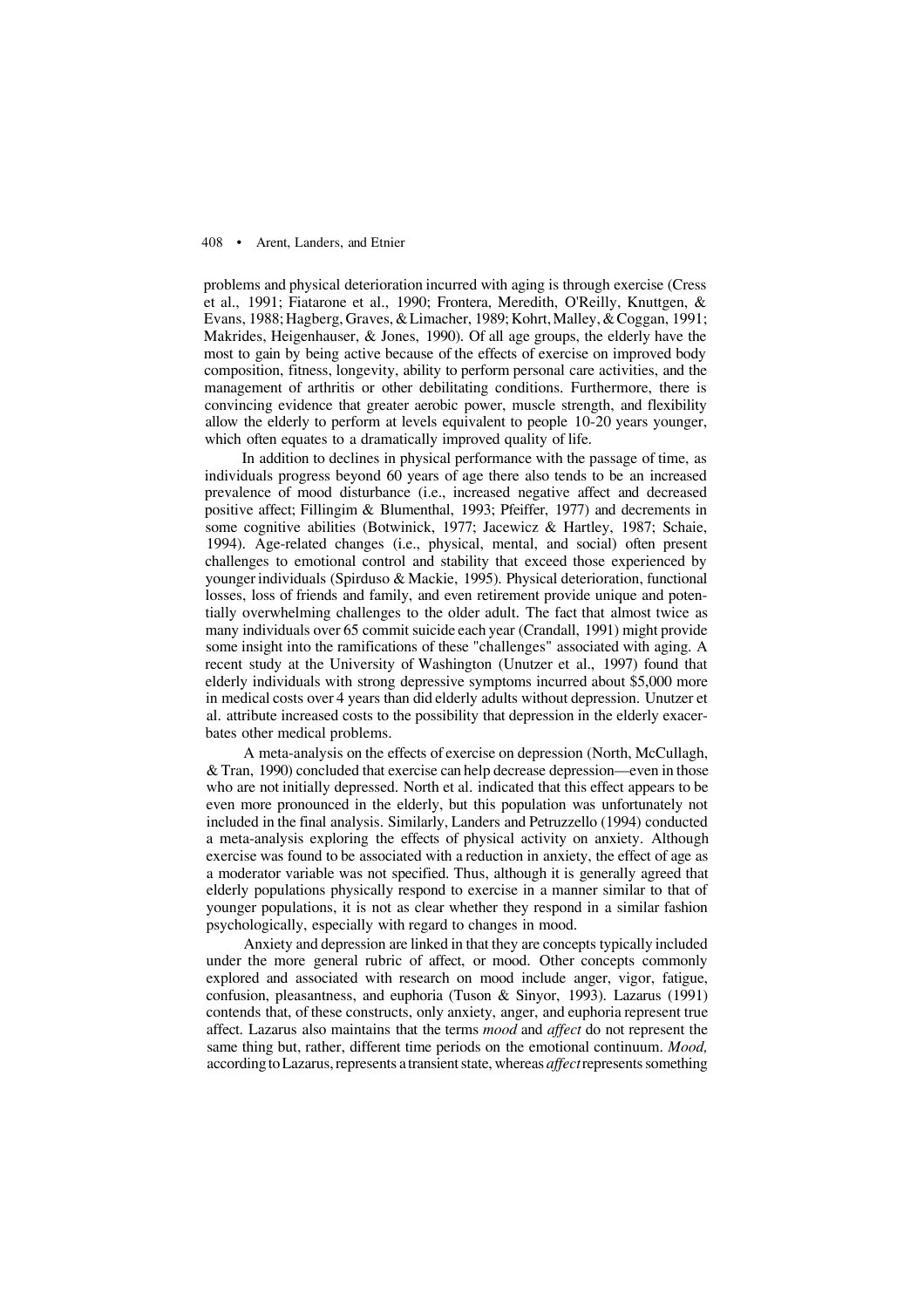more enduring. In an attempt to remain consistent with the current literature, however, this study accepts as a precept that the terms *mood* and *affect* can be (and usually are) used interchangeably and that all of these concepts (depression, anxiety, anger, vigor, fatigue, confusion, pleasantness, and euphoria) can be included under the rubric of mood. In fact, Gauvin and Brawley (1993) argue for this approach when examining exercise and mood. They suggest that this might be better suited to the understanding of the relationship of affect and exercise because the models that can be derived from it are intended to be broad and encompassing conceptualizations of affective experience. A model of affect that has a wider focus is more likely to capture the nature of exercise-induced affect. Gauvin and Brawley consistently use the words *mood* and *affect* interchangeably when referring to the effects of exercise along a positive-negative dimension.

The terms *mood, affect (positive and negative), psychological benefits,* and *well-being* are often used interchangeably when assessing the effects of exercise on the elderly (or most other populations, for that matter). Nonetheless, studies differ greatly on the components and concepts they include under these labels. For example, in the exercise literature, the phrase *psychological benefits* often includes improvements in cognitive functioning or decreases in stress reactivity (Tuson & Sinyor, 1993). Neither of these concepts is necessarily indicative of improvements in mood or affect, however. *Well-being* also tends to be a rather broad term that can include physical well-being, cognitive functioning, and life satisfaction, in addition to psychological states commonly associated with affect and mood (Tuson & Sinyor). Although *affect* does appear to be interchangeable with *mood* in most of the exercise literature, this might not always be the case when referring to*psychological benefits* or *well-being.* Therefore, if it is concluded that an exercise treatment did not produce psychological benefits or changes in well-being, this might or might not indicate failure to produce a change in mood state, depending on the constructs included under *psychological benefits* or *well-being.*

There have been inconsistencies in the literature reviews regarding the efficacy of exercise for improving mood in the elderly. Although there have been some narrative reviews that have espoused the beneficial effects of exercise on mood in the elderly (Crase & Rosato, 1979; Johnson-Pawlson & Koshes, 1985; Shephard, 1984, 1990), there have been others that have presented a less conclusive view of this effect (Brown, 1992; Fillingim & Blumenthal, 1993; Netz & Jacob, 1994). Part of the problem might stem from the aforementioned inconsistencies in regard to which constructs the reviewers thought comprised the term *mood.*

Differences in the conclusions reached by the reviewers might also be attributed to inherent shortcomings of narrative reviews. Narrative reviews are relatively subjective assessments of the current literature and rely on the "votecount" method to determine the presence or absence of an effect. They typically do not include all available studies from a given area of research but, rather, those studies the author believes fit well within the intended discussion. Methods are typically subjective and unreported, leaving a problem of replicability. Narrative reviews are limited by both the studies chosen and the limitations inherent to those studies. These reviews typically depend on significant or nonsignificant findings, rather than on the magnitude of a potential effect. Furthermore, there are numerous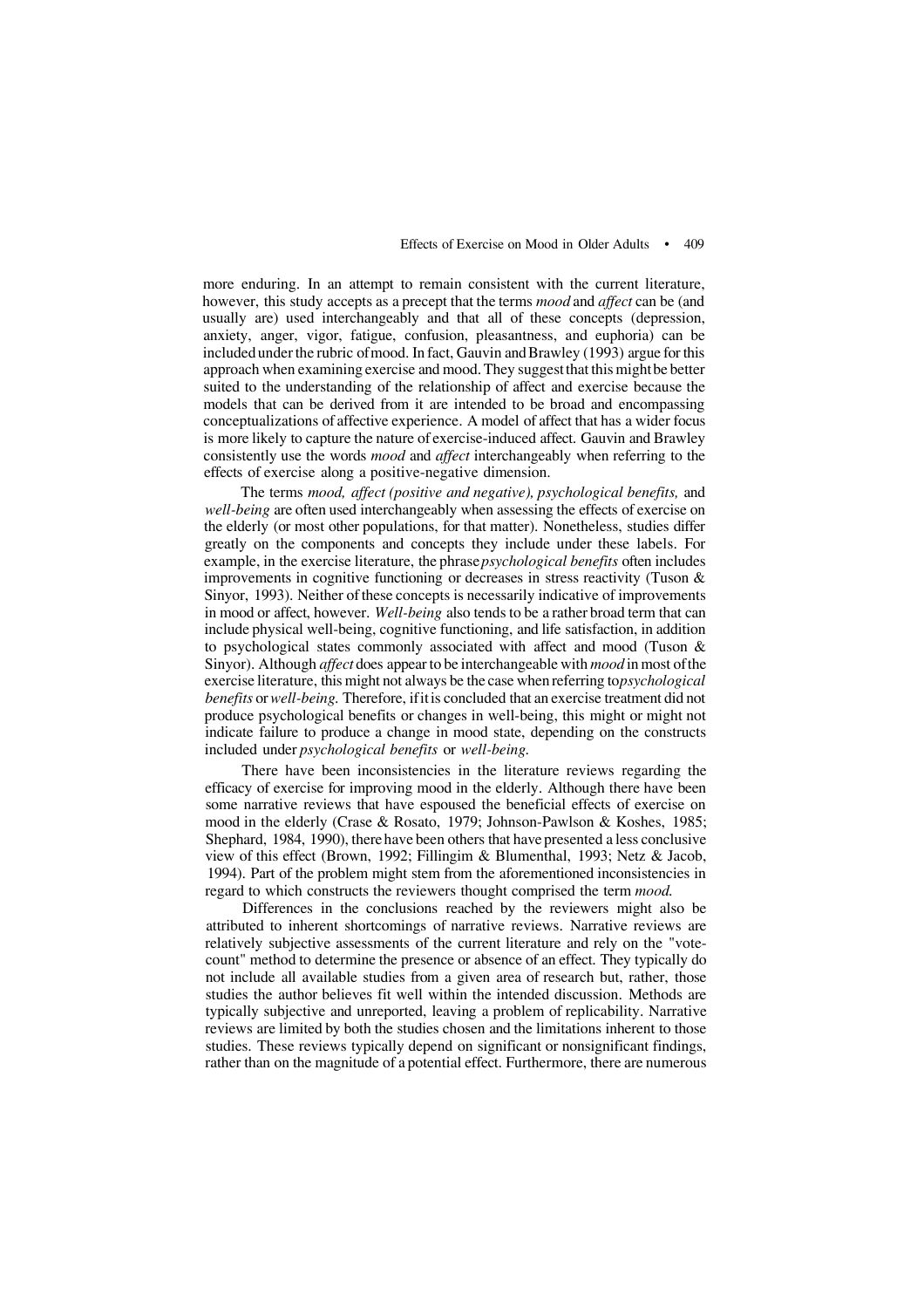differences among studies specifically examining the effects of exercise on mood in the elderly that would limit a traditional review's ability to assess these variables' moderating effects on the findings. Some of these differences include (a) differences in measures of mood employed, (b) differences in exercise protocols (including type, duration, intensity, and frequency), (c) differences in participants' preexercise fitness levels, (d) differences in study design (i.e., random assignment, presence of control groups, etc.), (e) differences in the components of mood assessed, and (f) differences between acute exercise and chronic exercise. Fortunately, there is a method whereby the reviewer can objectively assess how design characteristics influence effect size through classification of findings by moderator variables.

A meta-analysis (Glass, 1977) can provide what the traditional narrative review is typically incapable of—a statistically objective, replicable, comprehensive analysis of the effect that an independent variable has on a dependent variable. In order to do this, the results of all available studies (published and unpublished) are quantified to a standard metric, the effect size *(ES),* that then allows the researcher to use statistical techniques as a means of analysis. Also, by combining participants across studies, one is able to greatly increase the statistical power of the analysis. The lack of statistical power is common to behavioral science research because of the relatively low numbers of participants combined with large numbers of variables (Cohen, 1988). The increased power available through meta-analytic techniques often allows the reviewer to detect small, but significant, trends not detected in single studies or narrative reviews. Essentially, a meta-analysis allows determination of the magnitude of an effect.

As previously stated, related meta-analyses (Landers & Petruzzello, 1994; North et al., 1990) have failed to examine the influence of age (particularly "old age") as a moderating variable in the exercise-mood relationship. Considering that the elderly often experience challenges to emotional control above and beyond those typically experienced by younger adults (Spirduso & Mackie, 1995), and that North et al. have suggested that the effects of exercise on depression *appear* to be even more pronounced in the elderly, it is beneficial to devote a meta-analysis to examining the impact of exercise on mood in this previously overlooked population. It is logical, particularly when taking into account the physical and psychological decrements that often accompany aging, to assume that exercise might be even more important for mood improvement in the elderly than it is in younger populations. Relying on the current reviews, however, does not allow for assessing the accuracy of this statement. This study will improve and extend the information provided by existing reviews. The primary purpose of the study was to use meta-analytic techniques to test several hypotheses.

# **Hypothesis 1**

Exercise (cardiovascular, resistance training, or a combination of the two) improves mood (both positive and negative) in the elderly relative to a control condition (Crase & Rosato, 1979; Johnson-Pawlson & Koshes, 1985; Shephard, 1984, 1990).

A number of hypotheses based on study characteristics that could potentially moderate the effects of exercise on mood are also examined.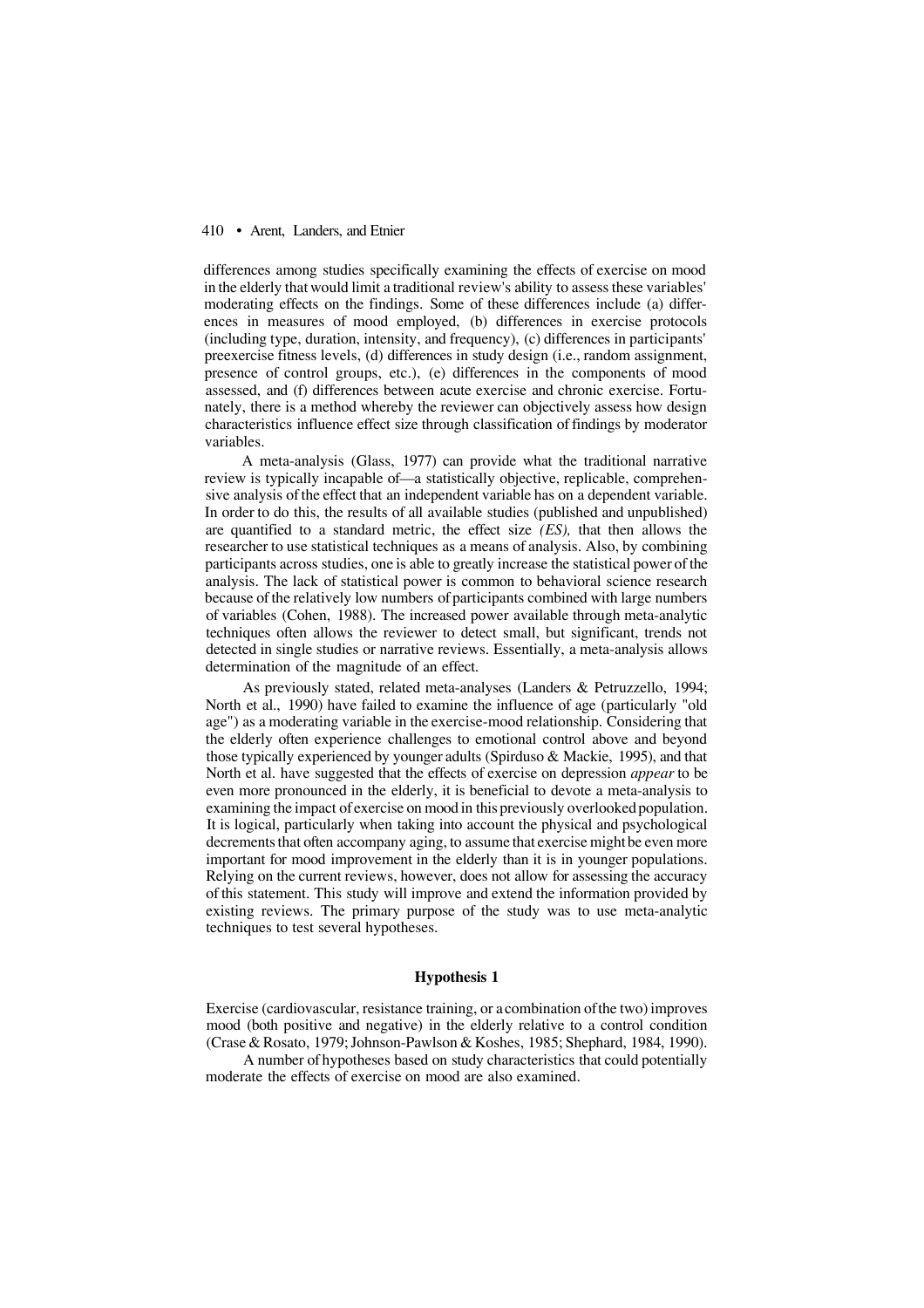#### **Hypothesis 2**

Studies with longer training protocols produce the greatest improvements in mood. North et al. (1990) found the greatest effect on depression in studies employing a protocol longer than 15 weeks. In addition, although the elderly respond to training in a fashion similar to that of a younger population, the magnitude of the response is often lower, and more time is required to achieve greater fitness improvements (Shephard, 1984, 1990).

# **Hypothesis 3**

Studies using participants with the poorest initial health status produce the largest effect sizes. It is assumed that these individuals have the most to gain from the training and, as such, have the most room for improvement (law of initial values). Additionally, Hatfield, Goldfaib, Sforzo, and Flynn (1987) suggested that absence of improvements in mood might be the result of including elderly participants with initially high fitness/health levels or positive mood scores.

# **Hypothesis 4**

Studies reporting significant fitness gains are associated with the largest effect sizes. This is based on the cardiovascular-fitness hypothesis, which contends that physiological improvements provide the underlying mechanism for psychological changes with exercise. Therefore, a greater physiological improvement is expected to coincide with a greater psychological improvement.

# **Method**

#### **SELECTION AND INCLUSION OF STUDIES**

Studies were included in the analysis if they investigated the effects of physical activity or exercise on some construct of mood in older adults. Based on the information provided in each study, the activity or exercise was classified as either cardiovascular exercise, resistance training, or a combination of these. This classification process, particularly for studies examining "physical activity," was based on activities (and activity groupings) described by the American College of Sports Medicine (1995) in their exercise prescription guidelines. Although classifying activities such as gardening and housework was not an issue for the experimental studies (none examined these types of activity), a fourth classification level termed "unspecified physical activity" was added for the correlational studies, some of which examined a broader or less defined classification of physical activity. For the purposes of this analysis, at least one of the following three conditions must also have been met to satisfy the definition of *older adults:* (a) The mean age of the study sample was >65 years; (b) there must have been at least one exercising group with a mean age >65 years; or (c) if mean ages were not provided, the age range of exercise participants must have had a lower bound of at least 60 years. These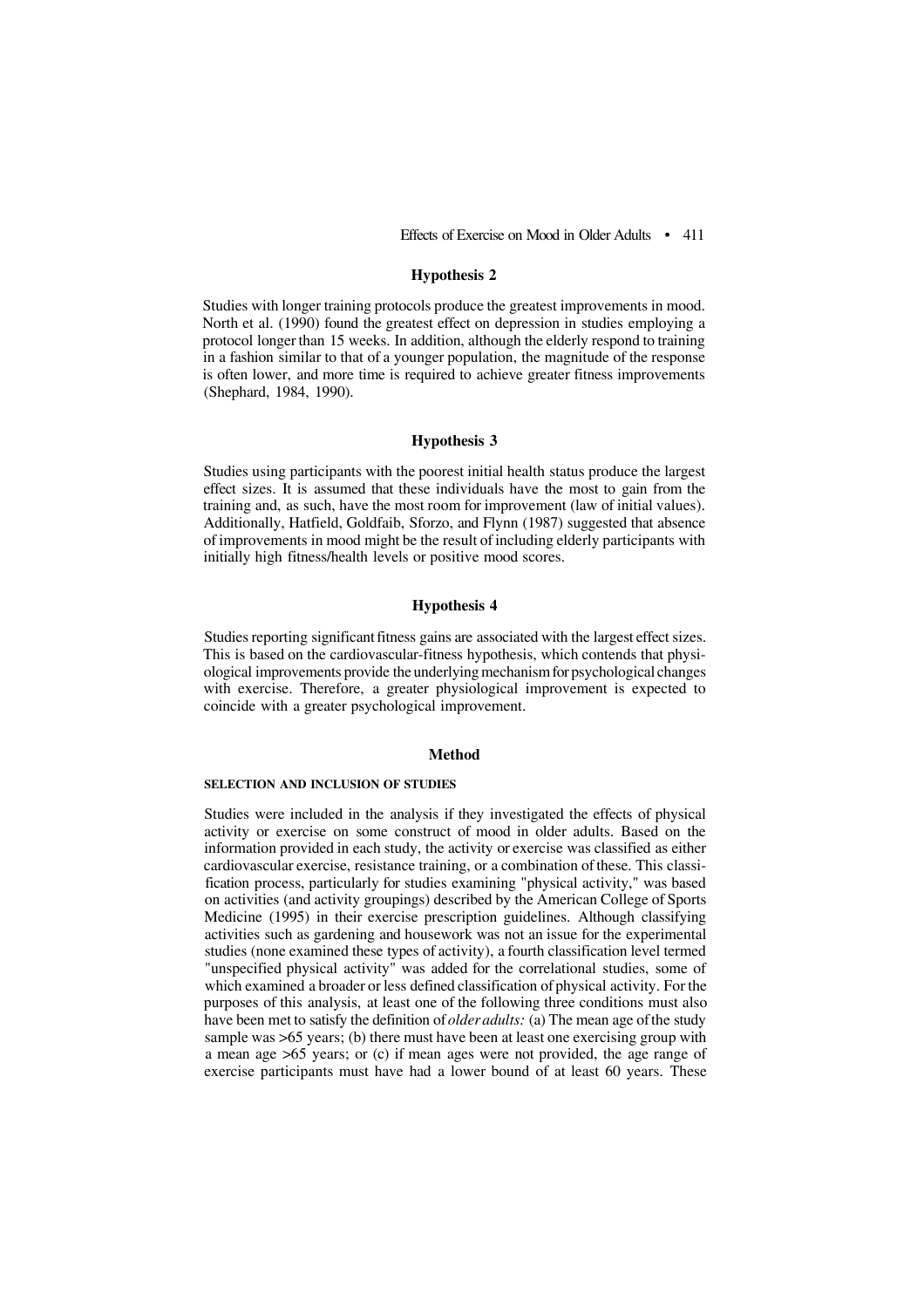parameters were established based on the societal definition of *elderly* (>65 years of age) and from age ranges or mean ages included in studies that used samples from senior centers or nursing homes.

All English-language studies meeting these criteria and available before March 1998 that could be located were included. Most of the studies were identified through computer searches of PsycLit, ERIC, SPORTDiscus, *Dissertation Abstracts,* HealthStar, and MedLine. Key terms used in the searches focused on exercise (e.g., *strength training, aerobic, physical activity),* participant classification (e.g., *elderly, older adults),* and mood adjectives (e.g., *mood, depression, happiness).* A complete listing of key terms is available from the primary author. Cross-checking of references in the related literature and hand searches of *Psychological Abstracts* and *Social Science Citation Index,* as well as of relevant journals in the areas of gerontology, psychology, and exercise science, were also used to ensure an exhaustive literature search.

The literature search initially identified over 100 potentially useful studies. On review, 36 of these studies met the necessary criteria for inclusion. Of these, four were excluded from the analysis because of insufficient data to calculate *ES*s. The remaining 32 studies were included in the analysis. Three databases were constructed using these 32 studies, and they were analyzed independently. This was done in order to include correlational studies, studies that did not use a control group for comparison, and studies that used groups that were not equivalent at pretest on the dependent variable of interest. This was also done in order to include all possible comparisons while attempting to minimize violations of the assumption of independence. Although this procedure might not have completely ruled out this violation, it was considered to be superior to the other alternatives—picking one representative *ES* for each study or combining all *ESs* for a study into one average *ES.* In either of the latter cases, potentially useful information could have been lost. Instead, a total of 168 *ES*s for the 32 studies were calculated. These were then divided into *ESs* from experimental-versus-control-group comparisons (*n* = 61), gains *ESs* (pre-post comparisons,  $n = 83$ ), and correlational *ESs* ( $n = 24$ ).

# **CALCULATION OF** *ESs*

In this meta-analysis, Hedges's *g* was the *ES* measure of choice. Hedges's (1981) formula for computing this *ES* is

$$
ES = \frac{M_E - M_C}{SD_{pooled}}
$$

 $\sqrt{\frac{(N_{\rm E}-1)SD_{\rm E}^2+(N_{\rm C}-1)SD_{\rm C}^2}{N_{\rm E}+N_{\rm C}-2}}$ 

where  $SD_{pooled}$  =

In the case of gains *ESs*,  $M_E$ - $M_C$  becomes  $M_{post}$ - $M_{pre}$ . If the necessary means and standard deviations were not available, *ES* was calculated using *F*, *t*, *r*, or *p* values if available, as outlined by Rosenthal (1994). *ESs* were corrected for positive bias resulting from small sample sizes (Hedges & Olkin, 1985) and were weighted by the inverse of the variance (Hedges & Olkin).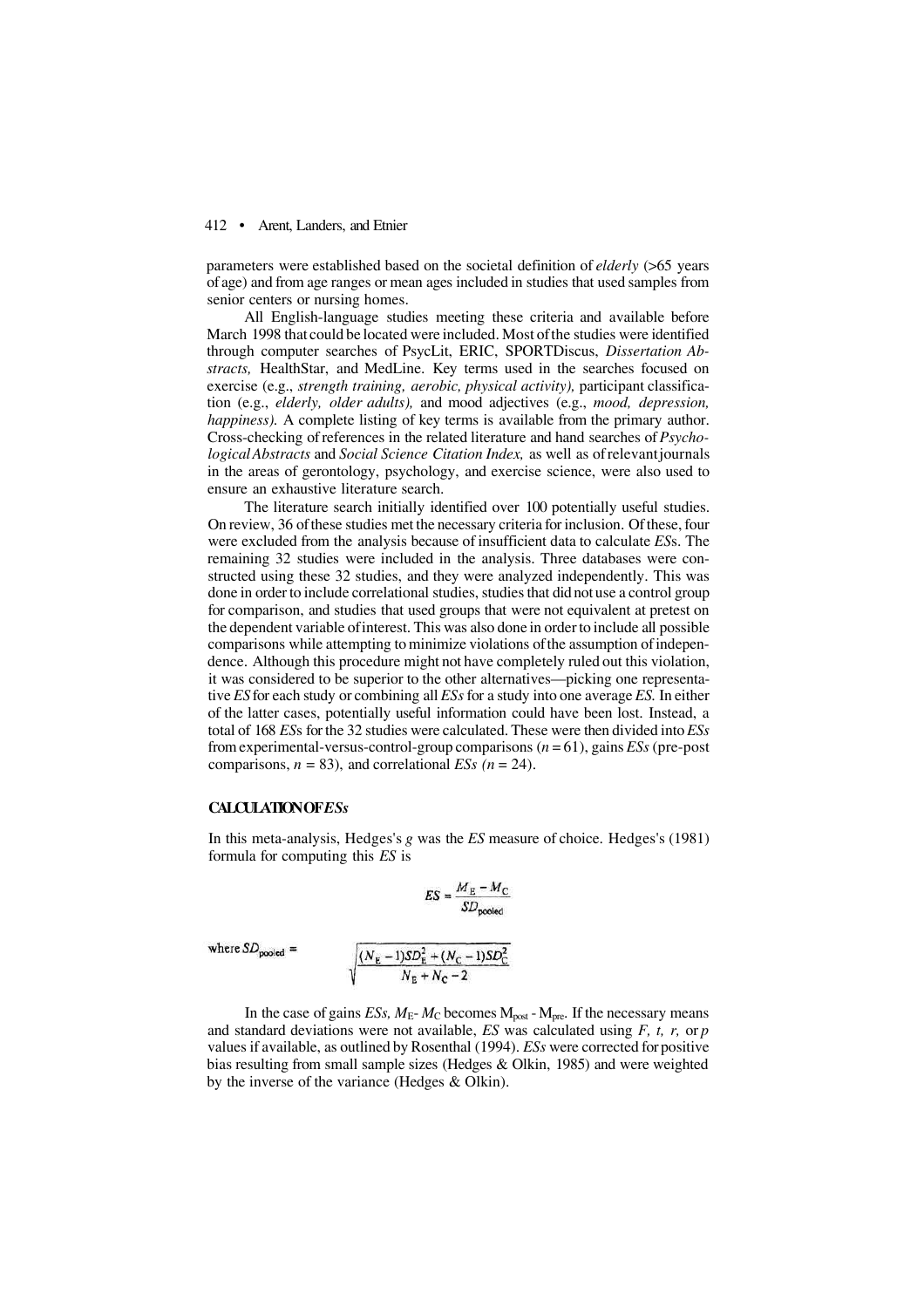A negative *ES* for studies assessing negative affect would indicate a relative improvement (i.e., lower scores would be better). In order to evaluate the effect of exercise on global mood, improvements in mood were reflected by positive *ESs.* To keep *ES* direction consistent across negative and positive affect, negative-affect *ESs* were multiplied by - 1 . As a result, any improvement in mood was reflected by positive *ES* values. Average *ESs* were calculated as outlined by Hedges and Olkin (1985).

#### **CODING OF STUDIES**

The included studies were coded for a number of characteristics based on a priori decisions regarding potential moderator variables for the exercise-mood relationship in the elderly. These characteristics were classified as design and descriptive characteristics, participant characteristics, exercise characteristics, and moodassessment characteristics. Separate forms were used for each of the three databases (experimental-vs.-control *ES,* gains *ES,* or correlational *ES).* Moderator variables were identified through the previous related meta-analyses (Landers & Petruzzello, 1994; North et al., 1990) and suggestions made by authors in the gerontology literature.

*Design and Descriptive Characteristics.* Glass, McGaw, and Smith (1981) have argued that studies should not be excluded from review based on methodological rigor. Instead, they argue for examining study design issues in an a posteriori fashion. Studies were coded for information regarding publication status (published vs. unpublished) and comparison-group activity (for experimental-vs.-control *ES* only). Studies were also coded for number of threats to internal validity based on the description of threats by Campbell & Stanley (1963).

*Participant Characteristics.* Studies were coded for health status and fitness level of the participants before treatment. This information was based on the assessment of the author(s) of each study and/or on demographic and fitnessassessment data. These data were then compared with standards established by the American College of Sports Medicine (1995). In addition, experimental-versuscontrol-*ES* studies were coded for equivalency of treatment, and control groups, on the dependent variable of interest (mood) at pretest. This latter characteristic was determined through *t* tests of the pretest means if equivalency had not been evaluated by the author of each study.

*Exercise Characteristics.* Because exercise was the independent variable of interest, a number of potential moderating characteristics were identified from the available literature and previous meta-analyses. Studies were coded for exercise type (or treatment type in general for gains-ES analysis), exercise paradigm (acute vs. chronic), frequency of exercise, time per session, weeks of participation, and intensity of exercise. In order of preference, intensity categories were determined from (a) American College of Sports Medicine (1995) definitions, (b) National Strength and Conditioning Association (Baechle, 1994) definitions, or (c) classification by individual study authors. In addition, significance of cardiovascularfitness improvement was coded based on information provided in individual studies regarding significantly increased  $VO_{2max}$  (or predicted  $VO_{2max}$ ). In the rare cases that this information was not provided, categorization was based on significant decreases in resting heart rate or significant improvements in resting blood pressure.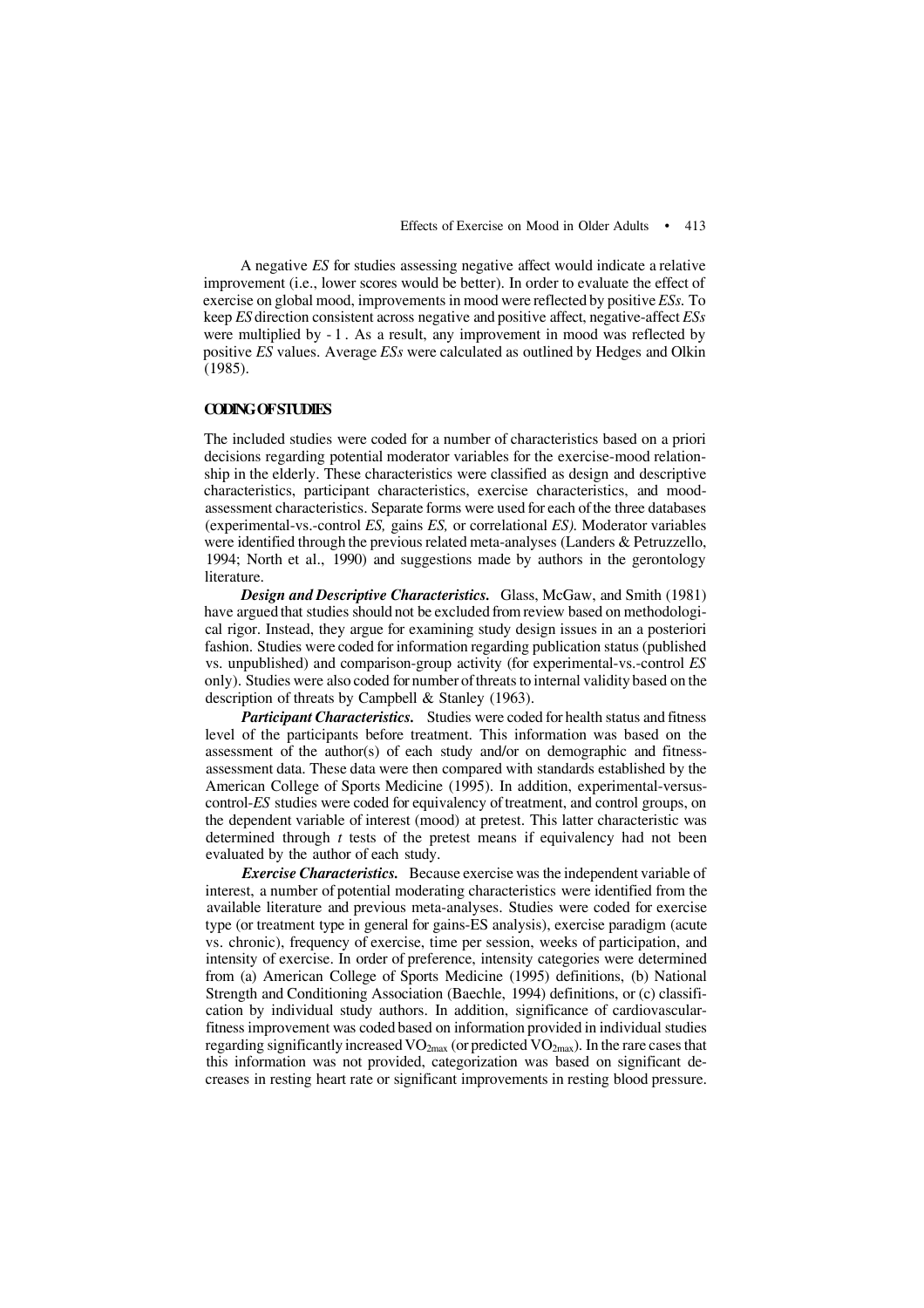*Mood-Assessment Characteristics.* Each study was coded for assessment of positive and/or negative affect. Improvement in positive affect was defined as an increase in score for a particular scale on which a higher score would be considered "better." Likewise, improvement in negative affect was defined as a decrease in score for a particular scale on which a lower score would be considered better. These dimensions of affect were identified as described by Watson and Tellegen (1985) in their two-factor structure of affect.

#### **CODER RELIABILITY**

The primary author coded all studies. Orwin (1994) has suggested that, when this is the case, potential coder drift should be assessed. This process involved selecting 10 of the coded studies at random and recoding them. A per-case agreement rate (number of variables coded the same divided by the total number of variables coded) was calculated for each study. A mean agreement rate of .90 was required to be considered acceptable.

#### **Analyses**

Separate analyses were conducted for each of the three categories of *ES*. After calculating the *ESs* for each study, overall *ESs* were calculated for experimentalversus-control-*ES*, gains-*ES*, and correlational-*ES* data. Average *ESs* were also calculated for each level of the moderator variables. Tests for homogeneity were conducted. This procedure is similar to an ANOVA in that the total variance  $(Q_T)$ can be partitioned into between  $(Q_B)$  and within  $(Q_W)$  variance (Hedges & Olkin, 1985). These analyses allow the researcher to determine whether or not all the *ESs* are derived from a homogeneous sample. If the sample is heterogeneous, one can then use the test of homogeneity to determine which moderators are potentially accounting for differences in *ES*.

 $Q_T$  is tested against a critical value of a  $X^2$  distribution ( $df=$  number of ES -1) to determine whether all *ESs* are homogeneous. If  $O_T$  is not significant, the *ESs* are assumed to be homogeneous, and, except for testing a priori hypotheses, analysis stops. If  $Q_T$  is significant, however, this indicates that the *ESs* are heterogeneous. If this is the case, moderator-variable effects are examined by comparing the appropriate  $Q_B$  to a corresponding critical value of a  $X^2$  distribution ( $df$  = number of levels of the moderator variable - 1). In the event that  $Q_B$  is significant, the particular moderator variable contributes to differences among *ESs.* In this case, confidence intervals are computed to test whether or not average *ESs* at each level are significantly different from zero. In addition, follow-up tests are conducted to determine differences between the levels of each significant moderator variable. These contrast procedures for fixed-effects models are outlined by Hedges and Olkin (1985). Within each moderator category, only moderator levels with at least five effect sizes were included in the analyses in order to improve interpretability and stability of results. If  $Q_H$  is significant,  $Q_W$  can be tested (using *df =* number of *ESs -* number of levels of the corresponding moderator) to determine the homogeneity within the levels of the moderating variable. A significant  $Q_W$ simply implies that there are different groups of *ESs* within the levels of the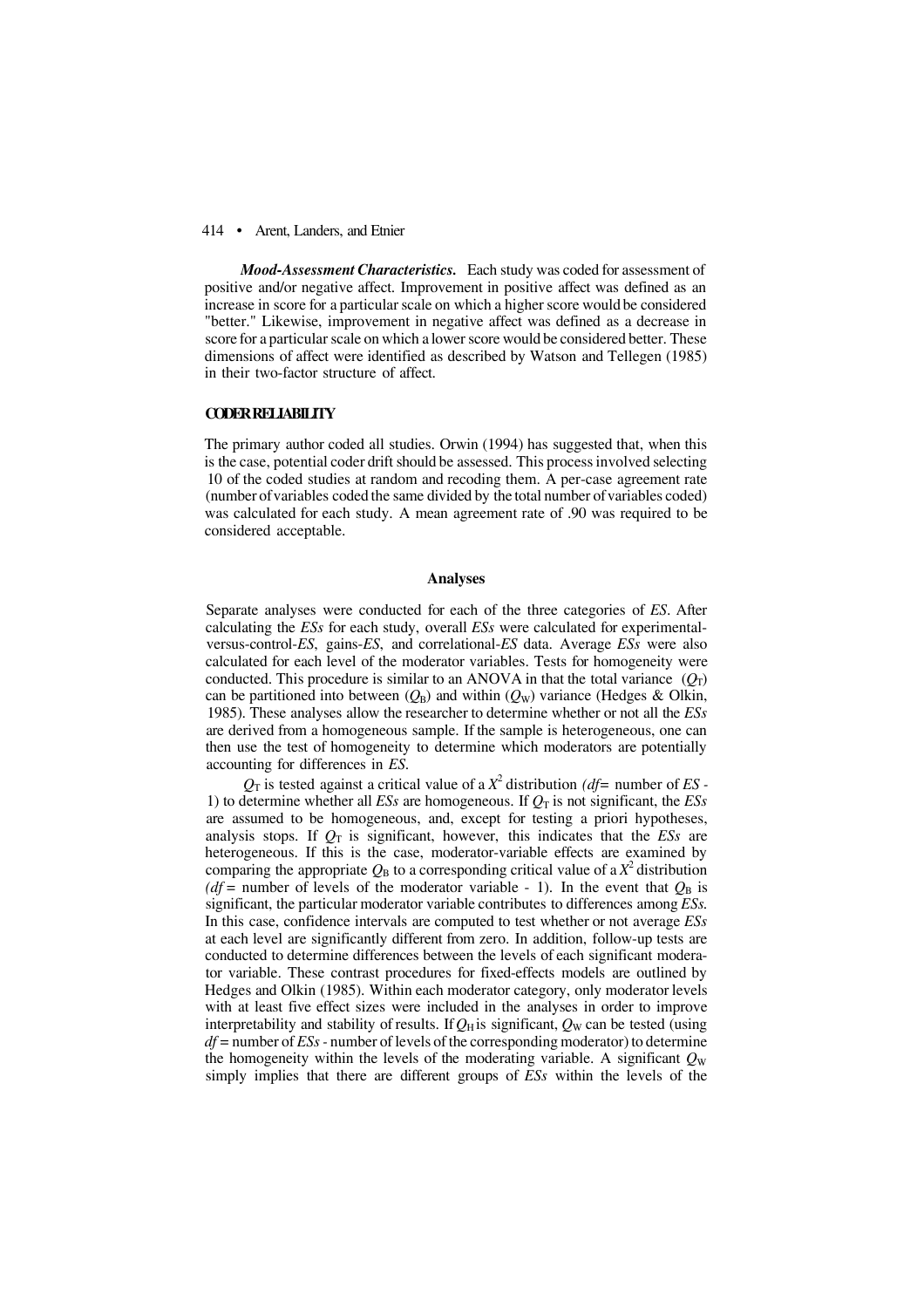moderator variable of interest. In this case, interactions among variables can be tested.

Because of the lack of information needed to calculate *ES* variances within the correlational studies, one-way ANOVAs were used to test moderator variables if the *ESs* demonstrated a normal distribution (Wolf, 1986). Significant omnibus *F* values were further examined using Scheffé post hoc tests, as has been done in previous meta-analyses (Etnier et al., 1997; Petruzzello, Landers, Hatfield, Kubitz, & Salazar, 1991). Confidence intervals were used to test whether *ESs* were different from zero. As with the other two data sets, only moderator levels with at least five effect sizes were included in the analysis.

# **Results**

The assessment of coder drift using per-case agreement rate (Orwin, 1994) indicated that reliability was acceptable. The mean agreement rate for the 10 randomly selected studies was .98. Agreement rates ranged from .94 to 1.00. Results for each grouping of *ESs* are presented separately.

# **EXPERIMENTAL-VERSUS-CONTROL-GROUP** *ES*

The overall mean *ES* for mood, based on a total of 61 *ESs,* was 0.24 (*SD =* 0.50), which was significantly greater than zero. The test of homogeneity was also significant,  $Q_T(60) = 114.10, p < .001$ , warranting further examination of potential moderator variables. Before continuing, however, the effect of nonequivalence on the dependent variable (mood) at pretest was assessed. The  $Q_B$  value was significant,  $Q_B(2) = 29.38, p < .001$ . Studies using a comparison group that had initially better mood at pretest were associated with an average *ES* of -0.34 (*SD* = 0.25, *p* < .05,  $n = 10$ ). Because one of the basic assumptions of comparing groups in experimental research at posttest is that they are equivalent on the dependent variable of interest at pretest, these  $ESs (n = 10)$  were removed from further analysis. It was determined that a negative effect of this magnitude could significantly confound moderator-variable conclusions and was not representative of the overall effect. This removal, however, did not affect inclusion in gains-ES analysis, as nonequivalence was effectively controlled for because of the pre/post nature of the comparisons. The overall mean *ES* for mood was recalculated based on the remaining 51 ESs and was found to be  $0.34$  ( $SD = 0.45$ ,  $p < .05$ ). This indicates that global mood improved 0.34 of a standard deviation with exercise, thus supporting Hypothesis 1.  $Q_T$  was recalculated and was still found to be significant,  $Q_T(50)$  = 80.76,  $p < .005$ . A total of 7 out of 10 moderator variables had a  $Q_B$  value significant at the  $p < .05$  level. All moderator variables, their  $Q_B$  values, significance levels, and corresponding *ESs* are summarized in Table 1. Significant moderator variables are examined next in greater detail.

*Design and Descriptive Characteristics.* Of the design and descriptive characteristics coded, only comparison-group activity had a significant  $Q_B$  value.

Use of a no-treatment comparison group, motivational comparison group, or a flexibility/yoga comparison group produced average *ES*s significantly different from zero. Use of a motivational control group was associated with the largest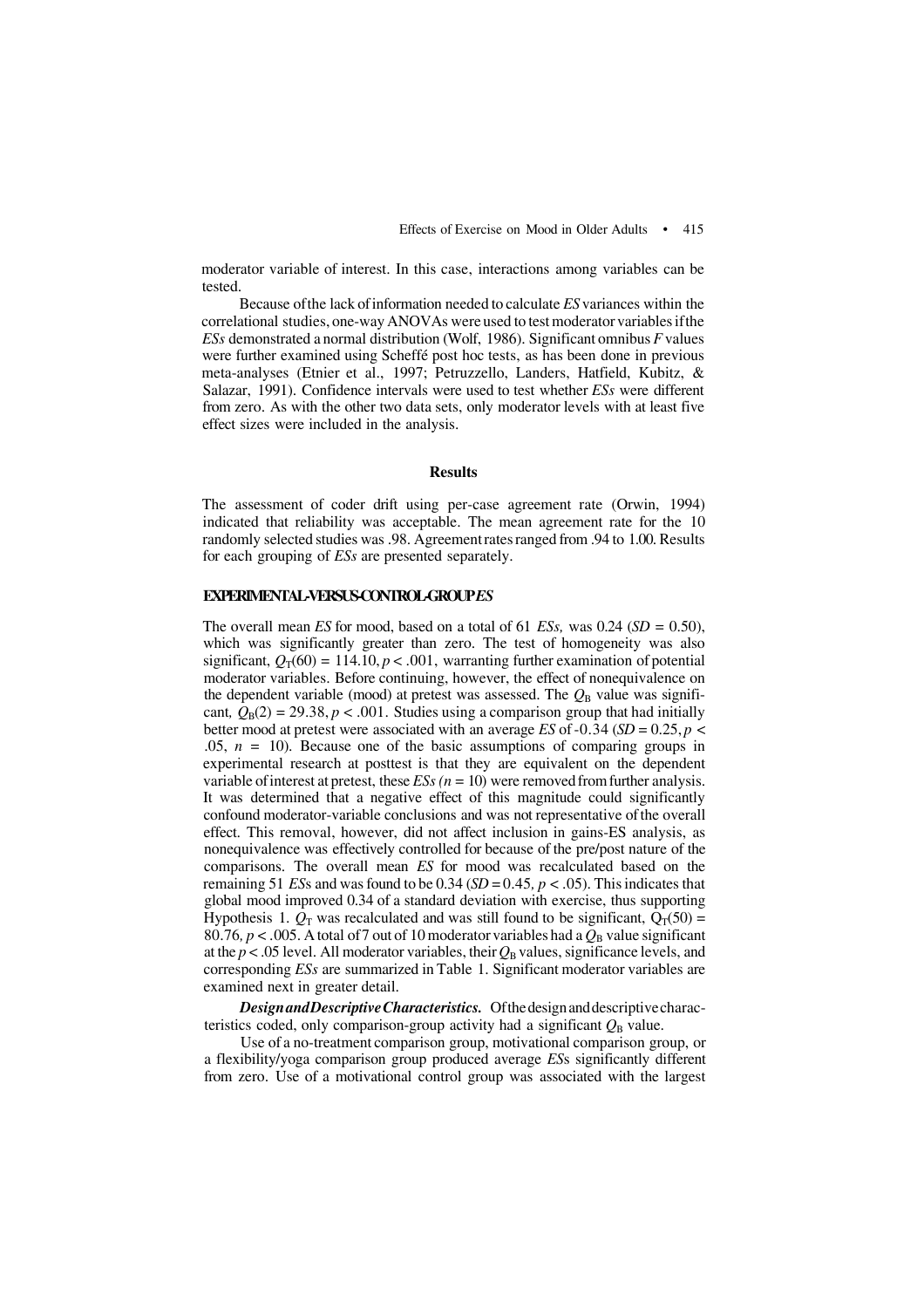|                                           | Table 1 Homogeneity Tests $(O_R)$ and Post Hoc Analyses for Moderator |  |  |  |  |  |  |  |
|-------------------------------------------|-----------------------------------------------------------------------|--|--|--|--|--|--|--|
| Variables: Experimental-Versus-Control ES |                                                                       |  |  |  |  |  |  |  |
|                                           |                                                                       |  |  |  |  |  |  |  |

|                                        | Significance |    |                                 |      |      |                  |                  |  |  |
|----------------------------------------|--------------|----|---------------------------------|------|------|------------------|------------------|--|--|
| Moderator variable                     |              | df | level                           | ES   | SD   | $\boldsymbol{n}$ | $\boldsymbol{p}$ |  |  |
| Design and Descriptive Characteristics |              |    |                                 |      |      |                  |                  |  |  |
| <b>Publication</b> status              | 3.57         | 1  | n.s.                            |      |      |                  |                  |  |  |
| published                              |              |    |                                 | 0.25 | 0.30 | 29               | *                |  |  |
| unpublished                            |              |    |                                 | 0.45 | 0.56 | 22               | *                |  |  |
| Comparison-group activity              | 19.68        | 3  | p<.001                          |      |      |                  |                  |  |  |
| no treatment <sup>a</sup>              |              |    |                                 | 046  | 0.35 | 23               | $\ast$           |  |  |
| motivational <sup>b</sup>              |              |    |                                 | 0.72 | 0.43 | 6                | *                |  |  |
| flexibility/yoga <sup>c</sup>          |              |    |                                 | 0.09 | 0.26 | 12               | *                |  |  |
| exercise <sup>c</sup>                  |              |    |                                 | 0.10 | 0.60 | 10               |                  |  |  |
|                                        |              |    | <b>Exercise Characteristics</b> |      |      |                  |                  |  |  |
| Type of exercise                       | 3.89         | 2  | n.s.                            |      |      |                  |                  |  |  |
| cardiovascular                         |              |    |                                 | 0.26 | 0.46 | 30               | ∗                |  |  |
| resistance training                    |              |    |                                 | 0.38 | 0.43 | 10               | *                |  |  |
| mixed                                  |              |    |                                 | 0.49 | 0.43 | 11               | *                |  |  |
| Frequency                              | 9.17         | 1  | p < .005                        |      |      |                  |                  |  |  |
| <3 day/week <sup>a</sup>               |              |    |                                 | 0.69 | 0.45 | 8                | *                |  |  |
| $>3$ day/week <sup>b</sup>             |              |    |                                 | 0.28 | 0.42 | 43               | $\ast$           |  |  |
| Time per session<br>variable           | 12.80        | 2  | p < .005                        |      |      |                  |                  |  |  |
| $(self-selected)a$                     |              |    |                                 | 0.86 | 0.50 | 7                | $\ast$           |  |  |
| $35-45$ min <sup>b</sup>               |              |    |                                 | 0.05 | 0.49 | 9                |                  |  |  |
| $>45$ min <sup>c</sup>                 |              |    |                                 | 0.36 | 0.40 | 33               | *                |  |  |
| Weeks of participation                 | 7.40         | 2  | p < .025                        |      |      |                  |                  |  |  |
| $1-6$ weeks <sup>a</sup>               |              |    |                                 | 0.48 | 0.59 | 14               | *                |  |  |
| $7-12$ weeks <sup>a</sup>              |              |    |                                 | 0.45 | 0.39 | 10               | *                |  |  |
| $>12$ weeks <sup>b</sup>               |              |    |                                 | 0.19 | 0.27 | 23               | *                |  |  |
| Intensity of exercise                  | 7.38         | 2  | p<.05                           |      |      |                  |                  |  |  |
| high <sup>a</sup>                      |              |    |                                 | 0.29 | 0.46 | 9                | $\ast$           |  |  |
| medium <sup>a</sup>                    |              |    |                                 | 0.26 | 0.40 | 30               | *                |  |  |
| $low^b$                                |              |    |                                 | 0.58 | 0.48 | 12               |                  |  |  |
| Exercise-group fitness increase        | 6.94         | 2  | p<.05                           |      |      |                  |                  |  |  |
| not reported <sup>a</sup>              |              |    |                                 | 0.56 | 0.61 | 9                |                  |  |  |
| yes <sup>b</sup>                       |              |    |                                 | 0.26 | 0.41 | 35               |                  |  |  |
| no                                     |              |    | 0.55                            | 0.30 | 7    | $\ast$           |                  |  |  |

*(continued)*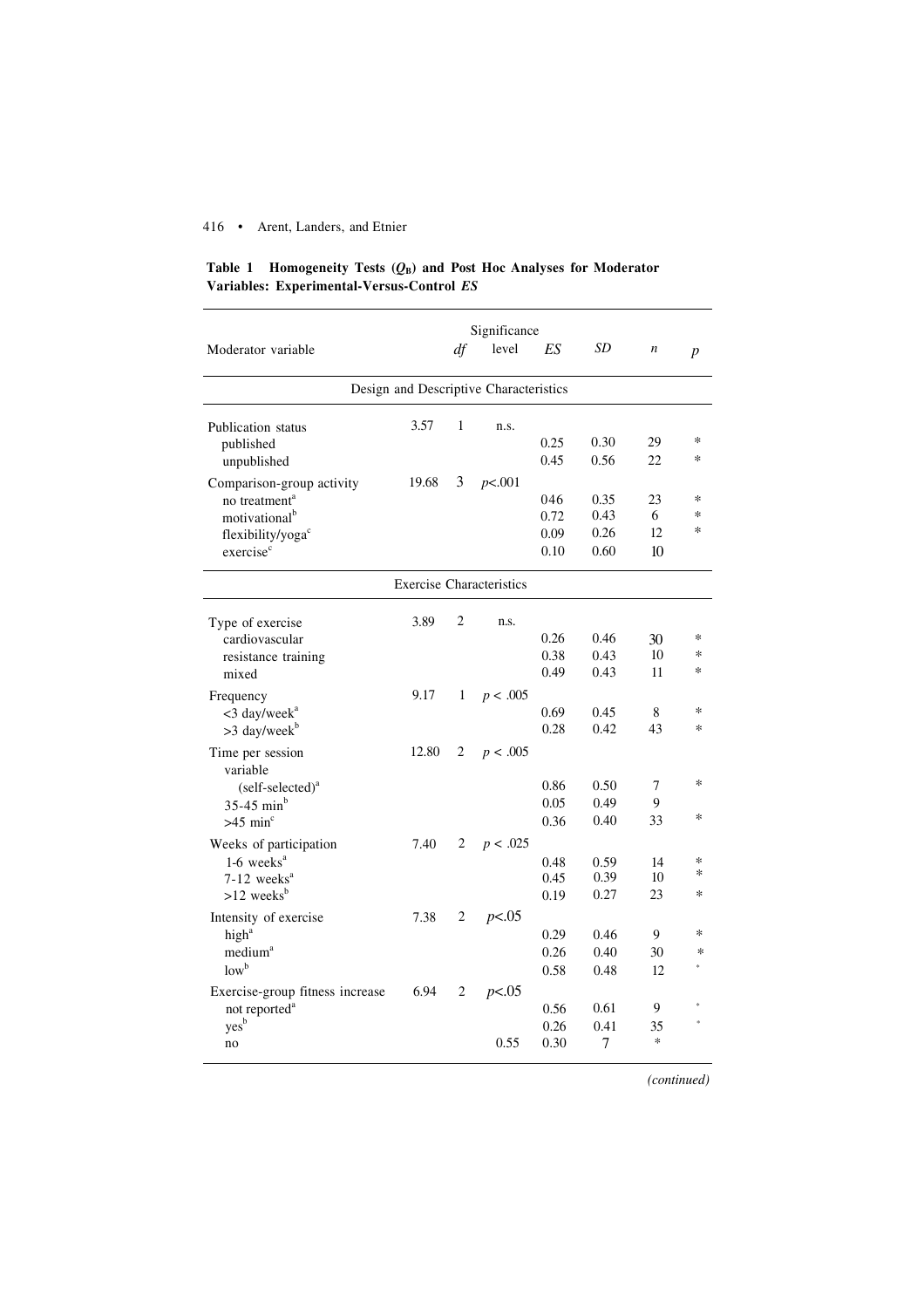#### Effects of Exercise on Mood in Older Adults • 417

|                                           | Significance                         |             |       |         |      |                       |                 |
|-------------------------------------------|--------------------------------------|-------------|-------|---------|------|-----------------------|-----------------|
| Moderator variable                        | $Q_{\rm B}$                          | level<br>df |       | ES      | SD   | n<br>$\boldsymbol{p}$ | no <sup>a</sup> |
|                                           | Exercise Characteristics (continued) |             |       |         |      |                       |                 |
| Comparison-group fitness increase 10.84 2 |                                      |             | p<0.1 |         |      |                       |                 |
| not reported <sup>a</sup>                 |                                      |             |       | 0.53    | 0.53 | 11                    | $\ast$          |
| yes <sup>b</sup>                          |                                      |             |       | $-0.02$ | 0.53 | 7                     |                 |
| no <sup>c</sup>                           |                                      |             |       | 0.37    | 0.34 | 33                    | *               |
|                                           | Mood-Assessment Characteristics      |             |       |         |      |                       |                 |
| Mood assessed                             | 0.002                                | 1           | n.s.  |         |      |                       |                 |
| positive affect                           |                                      |             |       | 0.33    | 0.71 | 6                     | $\ast$          |
| negative affect                           |                                      |             |       | 0.35    | 0.41 | 45                    |                 |

#### **Table 1** *(continued)*

*Note:* Variables that do not share at least one common superscript differ significantly at  $p < .05$ . n.s. = nonsignificant.

\*Differ from zero at *p <* .05

effect, but use of a no-treatment group was still associated with a larger effect than were comparison groups doing flexibility/yoga training or exercise differing in intensity and/or type from the experimental exercise group. The latter two were not different from each other.

*Exercise Characteristics.* The  $Q_B$  value was significant for 6 of the 7 moderator variables describing exercise characteristics: frequency of exercise, time per session, weeks of participation, intensity of exercise, exercise-group fitness increase, and comparison-group fitness increase.

The largest average *ES* for frequency of exercise was related to the studies in which participants exercised <3 days per week. This effect was significantly different from zero. It was also significantly different from the average *ES* associated with exercising >3 clays per week (which was also significantly different from zero).

Surprisingly, the largest average effect for time per session was associated with exercise bouts that were self-selected and thus variable in duration. Exercise bouts in which time was controlled and of a sufficient duration to potentially produce cardiovascular benefit (i.e., 35-45 min) were not significantly different from zero. The exception was exercise that lasted >45 min, which was significant.

All levels of weeks of participation were associated with *ESs* significantly greater than zero. The largest average *ESs* were associated with 1 - to 6- and 7- to 12 week protocols, which were not different from each other but were both significantly greater than protocols lasting longer than 12 weeks. This result does not provide support for Hypothesis 2 and might indicate one way in which elderly participants respond differently than do younger participants to exercise.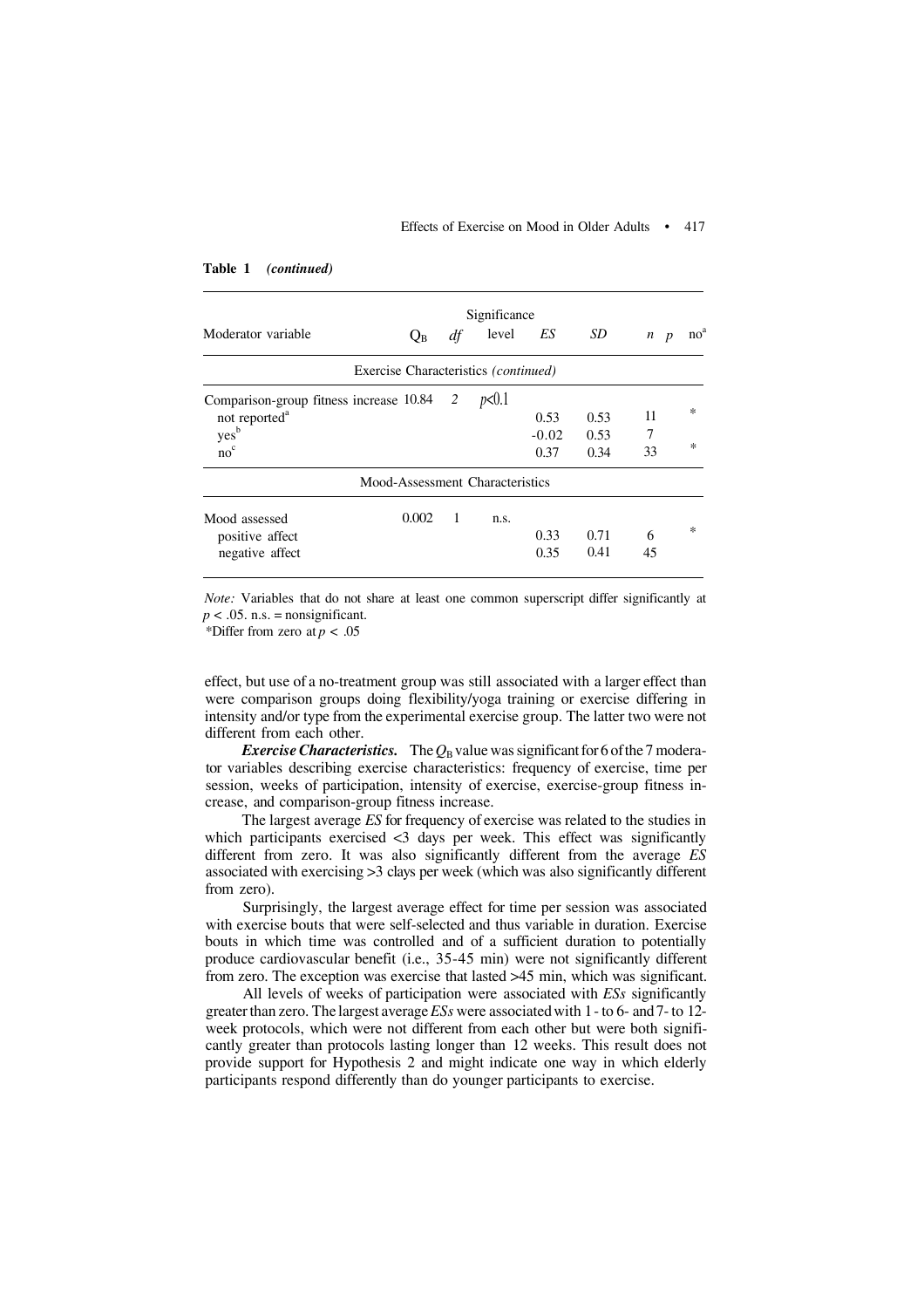Intensity of exercise was also found to be a significant moderator variable. All levels were found to be significantly different from zero, but the average effect associated with low-intensity exercise was significantly greater than that associated with either medium or high intensities. The latter two did not differ from each other. Although a significant  $Q_W$  value,  $Q_W(48) = 73.38$ ,  $p < .025$ , was observed, a detailed analysis of an Intensity x Exercise-Type interaction was not feasible because of the small number of *ESs* constituting a number of the cells of the interaction.

The presence or absence of an exercise-group fitness increase was a significant moderating variable, and all levels were significantly different from zero. Surprisingly, studies that reported no fitness increase were associated with a larger *ES* than were studies reporting a fitness increase. This would appear to contradict Hypothesis 4. However, there was also a large effect associated with studies that did not report changes in fitness altogether. This might confound the conclusions somewhat, because it is impossible to determine under which classification these nine *ESs* might actually fit.

The presence or absence of a comparison-group fitness increase was also a significant moderator. Significant effects were associated with studies in which a fitness increase was not reported or it was found that there was no fitness increase in the comparison group. A fitness increase in the comparison group produced a negative average effect but was not significant. This finding provides some indirect support for Hypothesis 4, because the smallest difference in mood between the treatment and comparison groups occurred when there was an increase in fitness in the comparison group. In studies in which there was not an increase in fitness in the comparison group, the treatment group had a relative improvement in mood.

*Mood-Assessment Characteristics.* Type of mood assessed (PA or NA) was not associated with a significant Q<sub>B</sub> value. This would indicate that both PA and NA were equally improved with exercise, because both levels are significantly different from zero. This provides further support for Hypothesis 1.

#### **GAINS** *ES* **(PRETEST-POSTTEST COMPARISONS)**

Although the homogeneity value was relatively large, it failed to reach significance,  $Q_T(82) = 98.77, p > .05$ . Therefore, only moderator variables related to a priori hypotheses were examined. These moderators are summarized in Table 2. Average global-mood *ESs* were first determined for all exercise groups versus all control conditions. The average *ES* for global mood in exercisers was 0.38. The average *ES* for global mood in control groups was 0.06. The average *ES* for global mood was significantly greater in exercisers than in control groups*, p < .*001; Hypothesis 1 was thus supported. To further analyze these predicted differences between exercisers and controls, differences in positive and negative affect were assessed. Type of mood (PA vs. NA) was broken down by group (exercise vs. control). Exercise was associated with an average *ES* of 0.35 ( $\overline{SD}$  = 0.43, *n* = 12, *p* < .05) for positive affect and an average *ES* of  $0.39$  *(SD* =  $0.41$ ,  $n = 38$ ,  $p < .05$ ) for negative affect. These values were not different from each other  $(p < .05)$ , thus providing further support for Hypothesis 1. The corresponding *ESs* for PA and NA in controls were 0.16 *(SD =* 0.25, *n = 5,p<* .05) and 0.04 *(SD* = 0.24, *n* = 28*, p > .*05), respectively. Using gains scores, exercise was associated with an average improvement in mood (both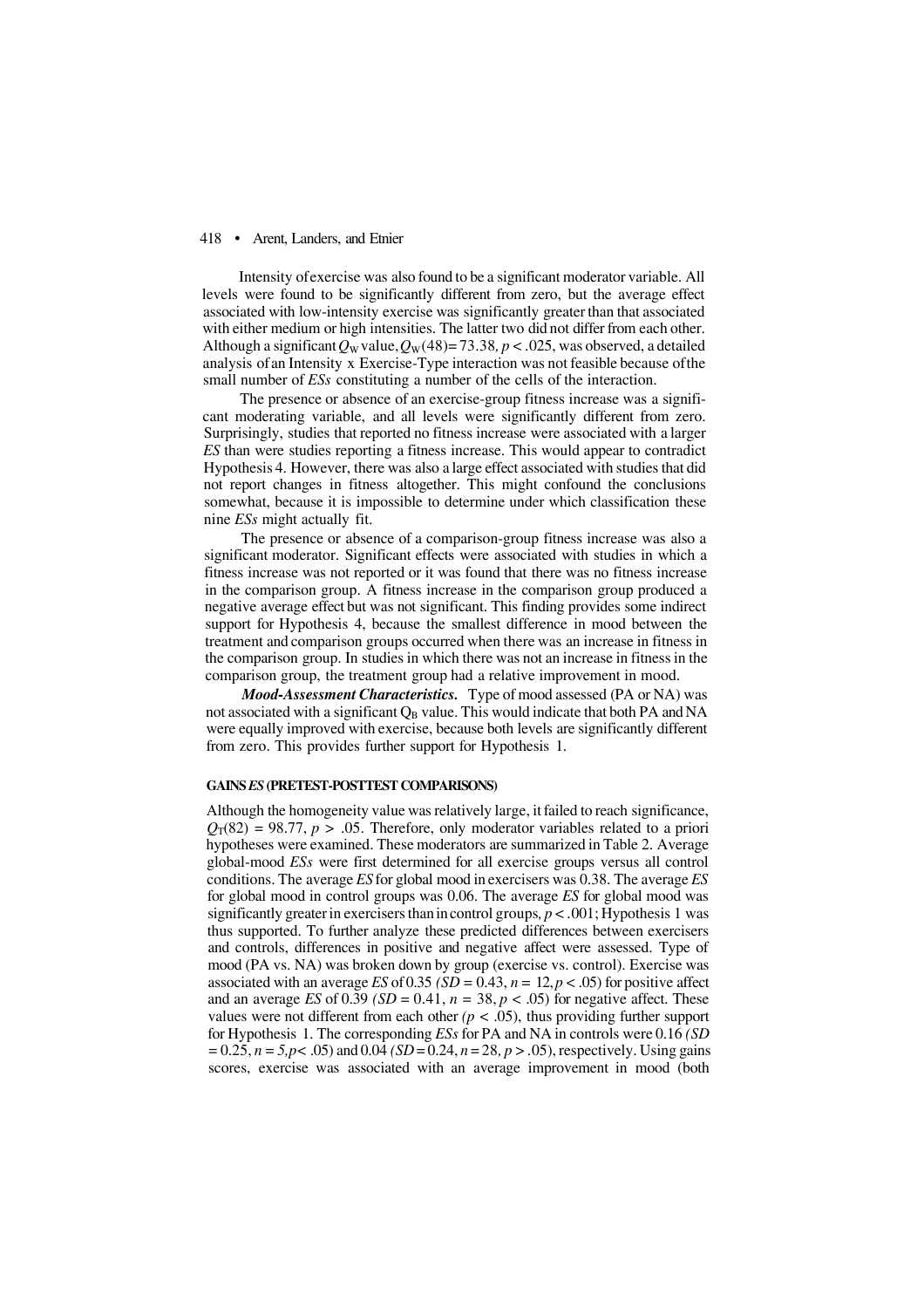| A priori<br>moderator variable       | $Q_{\rm B}$ |                | Significance<br>level | ES      | <b>SD</b> | $\boldsymbol{n}$ | $\boldsymbol{p}$ |
|--------------------------------------|-------------|----------------|-----------------------|---------|-----------|------------------|------------------|
|                                      |             | df             |                       |         |           |                  |                  |
| Activity grouping                    | 16.10       | $\mathbf{1}$   | p < .001              |         |           |                  |                  |
| control <sup>b</sup>                 |             |                |                       | 0.06    | 0.25      | 33               |                  |
| exercise <sup>a</sup>                |             |                |                       | 0.38    | 0.41      | 50               | $\sim$           |
| Type of activity                     | 31.27       | 5              | p<.001                |         |           |                  |                  |
| no activity <sup>a</sup>             |             |                |                       | $-0.01$ | 0.24      | 15               |                  |
| motivational control <sup>a</sup>    |             |                |                       | 0.12    | 0.28      | 9                |                  |
| yoga/flexibility <sup>a</sup>        |             |                |                       | 0.12    | 0.18      | 9                |                  |
| cardiovascular exercise <sup>b</sup> |             |                |                       | 0.26    | 0.45      | 30               | *                |
| resistance training <sup>c</sup>     |             |                |                       | 0.80    | 0.24      | 8                | *                |
| mixed (cardiovascular                |             |                |                       |         |           |                  | $^{\ast}$        |
| $+$ resistance) <sup>b</sup>         |             |                |                       | 0.37    | 0.24      | 12               |                  |
| Intensity                            | 12.99       | 3              | p<.01                 |         |           |                  |                  |
| no HR increase <sup>a</sup>          |             |                |                       | 0.04    | 0.26      | 24               |                  |
| high <sup>b</sup>                    |             |                |                       | 0.29    | 0.45      | 12               | $\ast$           |
| medium <sup>b</sup>                  |             |                |                       | 0.38    | 0.45      | 25               | $\ast$           |
| $low^b$                              |             |                |                       | 0.34    | 0.31      | 22               | $\ast$           |
| Weeks of participation               | 15.84       | 3              | p<.005                |         |           |                  |                  |
| 0 weeks $(a$ cute $)^a$              |             |                |                       | 0.06    | 0.36      | 12               |                  |
| $1-6$ weeks <sup>a</sup>             |             |                |                       | 0.46    | 0.44      | 21               | $\ast$           |
| $7-12$ weeks <sup>c</sup>            |             |                |                       | 0.26    | 0.31      | 29               | $\ast$           |
| $>12$ weeks <sup>a</sup>             |             |                |                       | 0.10    | 0.29      | 21               | $\ast$           |
| Initial health status                | 5.78        | 3              | n.s.                  |         |           |                  |                  |
| not reported                         |             |                |                       | 0.35    | 0.40      | 12               | $\ast$           |
| healthy + active                     |             |                |                       | 0.27    | 0.38      | 6                | $\ast$           |
| healthy + sedentary                  |             |                |                       | 0.19    | 0.33      | 47               | $\ast$           |
| mixed (diseased                      |             |                |                       |         |           |                  |                  |
| + healthy/sedentary)                 |             |                |                       | 0.44    | 0.46      | 14               | $\ast$           |
| Fitness increase                     | 14.20       | $\overline{c}$ | p < .001              |         |           |                  |                  |
| not reported <sup>a</sup>            |             |                |                       | 0.16    | 0.34      | 25               | $\ast$           |
| yes <sup>b</sup>                     |             |                |                       | 0.48    | 0.45      | 26               | $\ast$           |
| no <sup>a</sup>                      |             |                |                       | 0.16    | 0.29      | 32               | $\ast$           |
|                                      |             |                |                       |         |           |                  |                  |

**Table 2 Homogeneity Tests (***Q***B) and Moderator Variable Summaries: Gains** *ES*

*Note:* Because of a nonsignificant  $Q_T$  statistic, comparisons between group levels were conducted only for those variables related to a priori hypotheses. Variables that do not share at least one common superscript differ significantly at *p < .*05. n.s. = nonsignificant. \*Differ from zero at *p* < .05.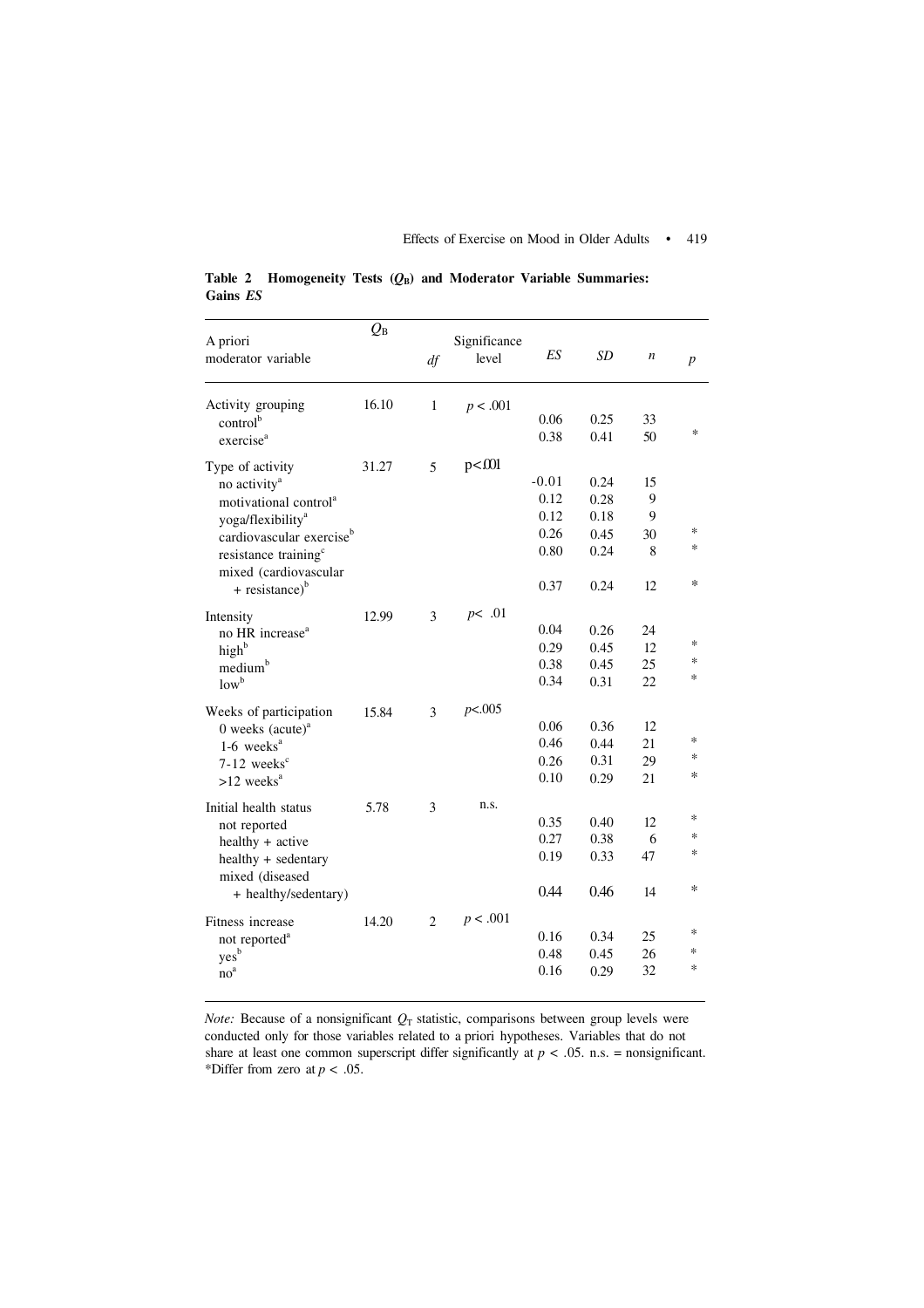positive and negative affect) in the elderly equal to almost two fifths of a standard deviation. This would be considered at least a moderate effect.

Type of activity was examined in order to determine whether type of exercise was associated with different *ESs.* Type of activity was significant and was further differentiated for comparisons of individual levels. Cardiovascular exercise, resistance-training exercise, and mixed (cardiovascular + resistance training) exercise were all associated with effects significantly different from zero. Resistance training produced significantly better effects than all other types of activity. Yoga/ flexibility, motivational control groups, and no-treatment controls had average *ESs* that were not different from each other or from zero. Taken as a whole, Hypothesis 1 appears to be supported, because the exercise groups produced the largest *ESs* when contrasted with the activities associated with the comparison groups.

The effects of exercise intensity on mood in the elderly were also evaluated. High, medium, and low intensities were all significantly different from zero but not from each other. Only non-heart-rate-increasing activities failed to reach significance. It appears that the significance of intensity is a result of the difference between nonexercise activities and exercise. There was also a significant effect for weeks of participation. Acute studies were not associated with effects different from zero. Although studies lasting longer than 12 weeks were not different from the acute studies, they were associated with an effect different from zero. Training protocols lasting 1-6 or 7-12 weeks were different from zero and from each other (as well as from the acute and >12-week studies), with protocols of 1-6 weeks being associated with the largest effects. Based on these results, Hypothesis 2 does not appear to be supported. Although significant improvements in mood are seen for some of the more lengthy participation periods, there are also obvious benefits derived from shorter studies. A nonsignificant  $Q_W$  value prevented further analysis of interactions.

Initial health status was examined in order to test Hypothesis 3, but this was not a significant moderator variable. All levels were associated with effects significantly different from zero. Most of the *ESs* came from studies using healthy/ sedentary or mixed populations. The mixed samples were composed of healthy/ sedentary individuals and diseased individuals. Exercise was associated with significantly improved mood across all levels of initial health status.

Hypothesis 4 received considerable support based on the significance of a cardiovascular-fitness variable. Although all levels were significantly different from zero, studies in which a cardiovascular-fitness increase was reported were associated with a significantly larger average *ES* than were studies with no fitness increase or studies not reporting fitness increases. This would suggest that mood improvement in the elderly might be moderated by physiological improvement.

# **CORRELATIONAL** *ES*

The overall mean *ES* for correlational studies was 0.46  $(SD = 0.27, n = 24, p < .05)$ , indicating that mood is better in elderly individuals who participate in physical activity/exercise than in those who do not. This result is consistent with the magnitude of the effects seen for experimental-versus-control *ESs* and gains *ESs.* The large effect was seen for both positive  $(ES = 0.42, SD = 0.38, n=6, p< .05)$  and negative  $(ES = 0.47, SD = 0.24, n = 18, p < .05)$  affect across all forms of physical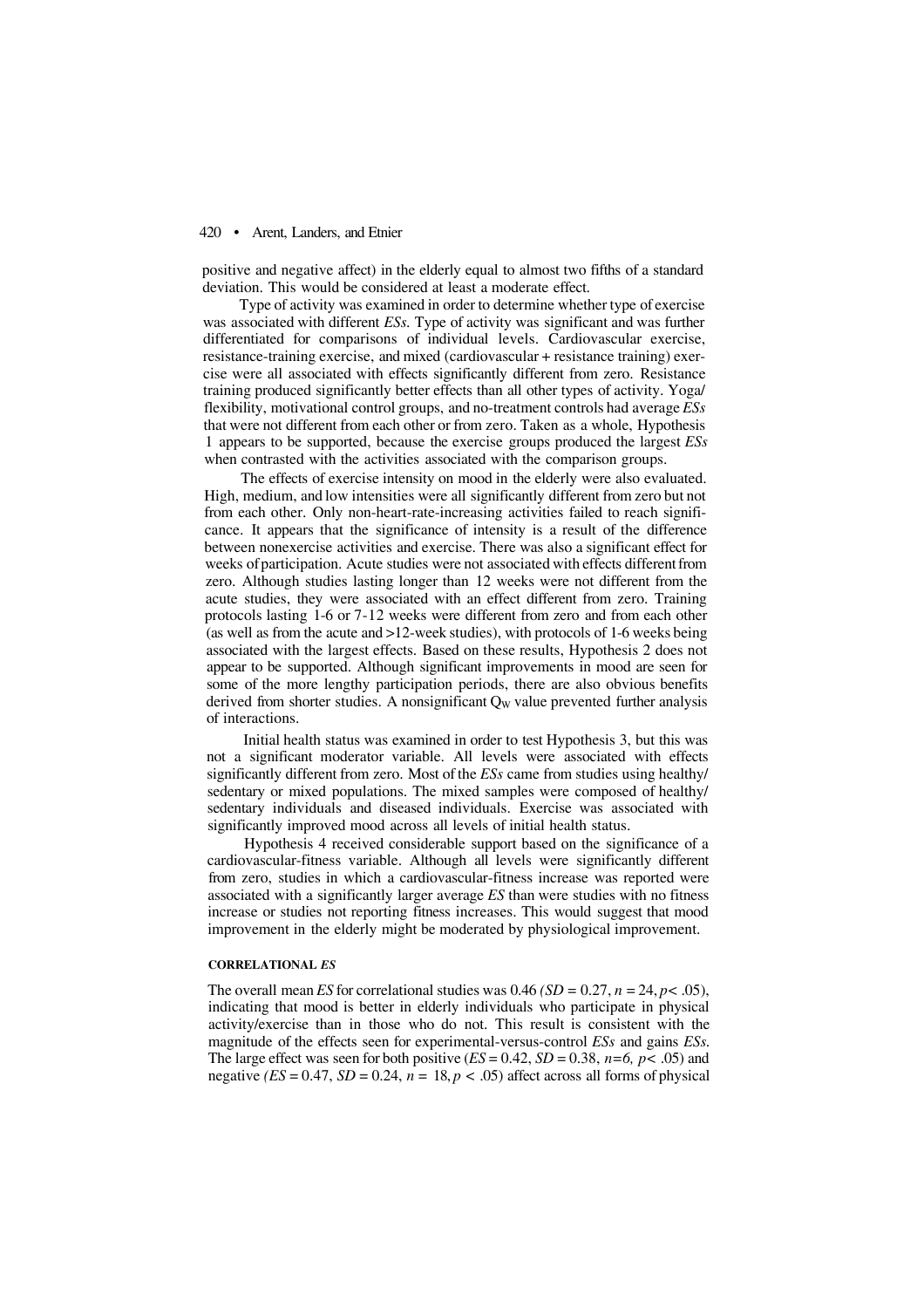activity. Further analysis of types of activity was not feasible because of the small number of *ESs* contributing to a number of the levels of this moderator variable. A plot of the means revealed that these ESs were distributed normally, allowing further analysis of moderator variables by way of the omnibus *F* test and contrasts. The only moderator variable that had sufficient numbers of *ESs* in all levels to warrant testing, however, was publication status, which was not a significant moderator,  $F(1,22) = .239, p > .05$ . Both published  $(ES = 0.48, SD = 0.19, n = 13)$ and unpublished  $(ES = 0.43, SD = 0.35, n = 11)$  studies were significantly different from zero but not different from each other. Although the small number of contributing correlational studies does not lend itself to in-depth analysis, the overall results appear to provide support for the conclusions reached with the experimental-versus-control *ES*s and gains *ES*s.

# **Discussion**

The results of this meta-analysis indicate that, overall, exercise is associated with improved mood in the elderly, thus supporting the main hypothesis. In studies comparing an exercise group with some form of a control group, exercise is related to enhanced mood. This improvement is almost two fifths of a standard deviation, *ES*=0.34, and appears to be the result of equivalent improvements in both negative and positive affect, *ES* = 0.35 and 0.33, respectively. In studies comparing pre- to posttest changes in mood, exercise is also associated with improved mood in the elderly. Again, this improvement is almost two fifths of a standard deviation, *ES =* 0.38, and the effect appears to be relatively equivalent for both positive and negative affect,  $ES = 0.35$  and 0.39, respectively. Correlational studies also support these results. Physically active elderly individuals appear to have an enhanced global mood in comparison with physically inactive elderly individuals. This difference is almost one half of a standard deviation, *ES* = 0.48. Taken as a whole, the results are remarkably consistent across *ES* groupings and provide considerable support for the beneficial effects of exercise on mood in the elderly.

These results are consistent with the conclusions of a narrative and two metaanalytic reviews examining the effects of exercise as an alternative treatment for anxiety and depression among younger and older adults (Landers & Petruzzello, 1994; Moore & Blumenthal, 1998; North et al., 1990). The magnitude of the overall effects found in the present study is in the range of findings in other meta-analyses that have examined the effects of exercise on depression (North et al.) and anxiety (Landers & Petruzzello) in younger adults. Although Moore and Blumenthal's narrative review with older adults focused on a specific construct included under mood (i.e., depression) and on primarily aerobic exercise, the overall conclusions support the role of exercise in reducing negative affect. As with any literature review, however, the conclusions reached by Moore and Blumenthal and by this meta-analysis are somewhat limited by the methodological problems inherent to the included studies.

In particular, this meta-analysis has identified a number of concerns associated with this area of research. The first concern is the number of studies that included groups that were not equivalent on mood at pretest. Comparisons with control groups that were initially better at pretest produced deceptively large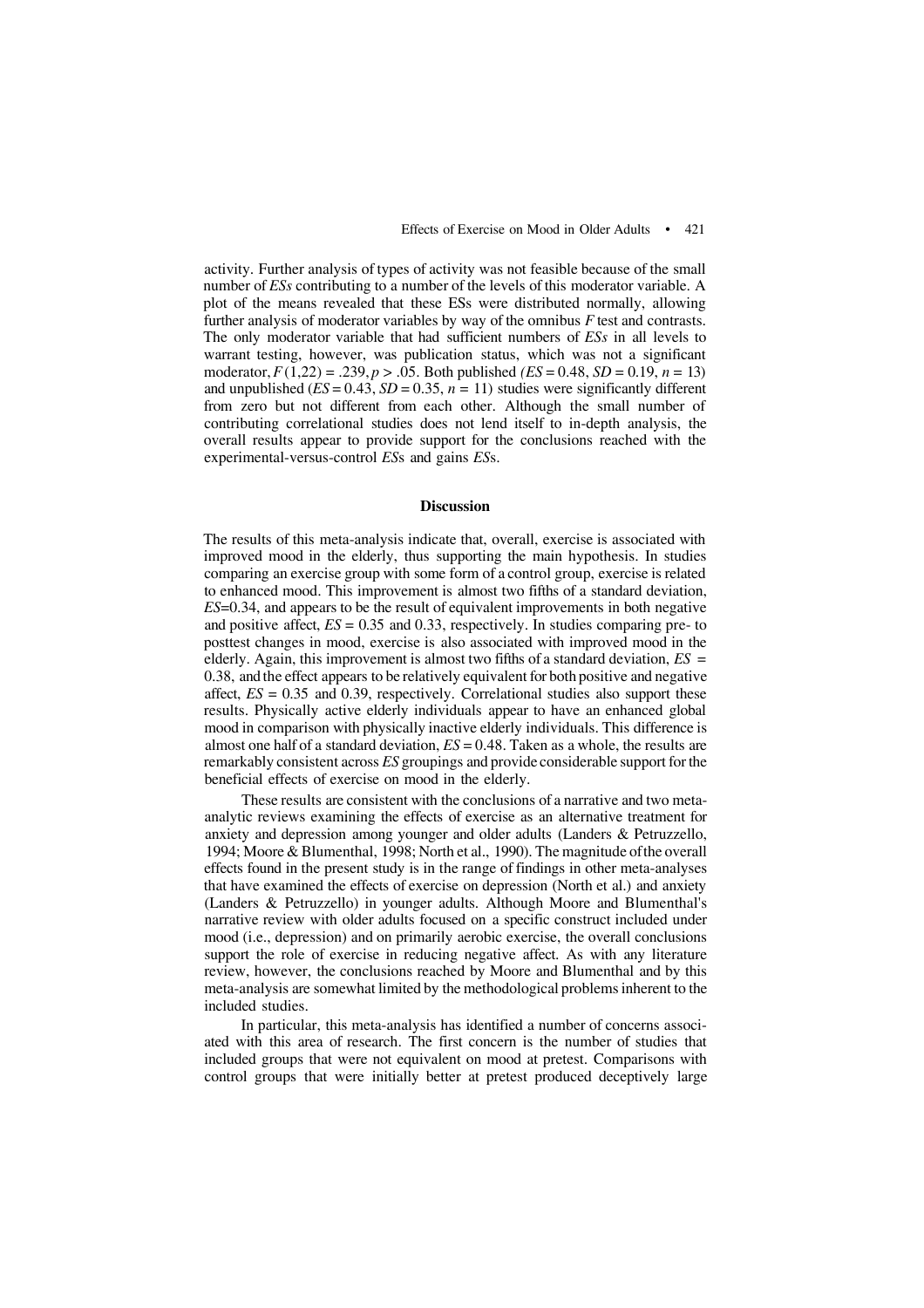negative *ESs* that did not appear representative of the effect in general. By using gains scores as a measure of magnitude rather than experimental-control comparisons, nonequivalence is effectively removed. In the experimental-versus-control data set, the average *ES* obtained once comparison groups that were better at pretest were removed from further analysis  $(ES = 0.34)$  was almost identical to that obtained for exercise groups using gains scores *(ES*=0.38). This effect was actually reversed *(ES* = -0.34) in studies using comparison groups that had better mood scores at pretest. The effect of nonequivalence of mood scores at pretest alone might help explain why there are so many inconsistencies in narrative reviews and why the use of meta-analytic techniques can help clarify and identify these effects.

Another area of concern is the lack of studies examining the effects of exercise on positive affect in the elderly. Although the effect of exercise on PA was equivalent to that seen for NA, the number of *ESs* on which these conclusions are based were quite discrepant. Only six *ESs* were derived from studies examining PA for experimental-versus-control-*ES* analysis, compared with the 45 *ES*s for NA. Gains-*ES* analysis for PA was based on only 17 *ES*s, compared with the 66 for NA. The research focus appears to be on reducing bad mood rather than increasing good mood. Although it might seem to be a semantic issue, exercise might be much more appealing to the elderly if they were told it could make them feel "good" rather than simply "less poorly."

In addition to using moderator variables to identify sources of concern in the literature, examining certain moderator variables can also provide some insight into potential mechanisms driving the exercise-mood relationship. Exercise type is one such variable. In the two previous related meta-analyses, resistance training was sometimes associated with improvements in mood (North et al., 1990), and at other times it was associated with no improvements in mood (Landers & Petruzzello, 1994). In the present meta-analysis with older adults, the experimental-versuscontrol and gains-score analyses revealed larger *ESs* for resistance training than for cardiovascular exercise. The average gains *ES* for resistance training was particularly large (0.80) and was considered more representative than the experimentalversus-control *ES*. The latter *ES* was influenced by the type of control group employed, which often consisted of a treatment that would also improve, thereby minimizing the difference between groups. With the gains *ES* the comparisons were pre-post comparisons within the same group of participants and thus better reflected the effect of the treatment. The average effects associated with mixed (cardiovascular + resistance training) exercise also support the influence of resistance training over that of cardiovascular training alone. These results are not surprising when one considers how physically and functionally beneficial strength training is for an elderly population.

A decline in mood might well be expected to accompany the age-related loss of functional abilities caused by deterioration of muscle mass and strength. Strength training might provide the necessary stimulus to improve daily functioning. As seen in previous studies (Cress et al, 1991; Fiatarone et al., 1990; Frontera et al., 1988), the elderly obviously respond well physically to resistance training. Psychological improvements might coincide with these physical improvements. The other possibility is that weight training increases self-efficacy and self-confidence through a series of graded mastery experiences. This graded mastery, in turn, might allow for more effective coping, which could lead to improved mood.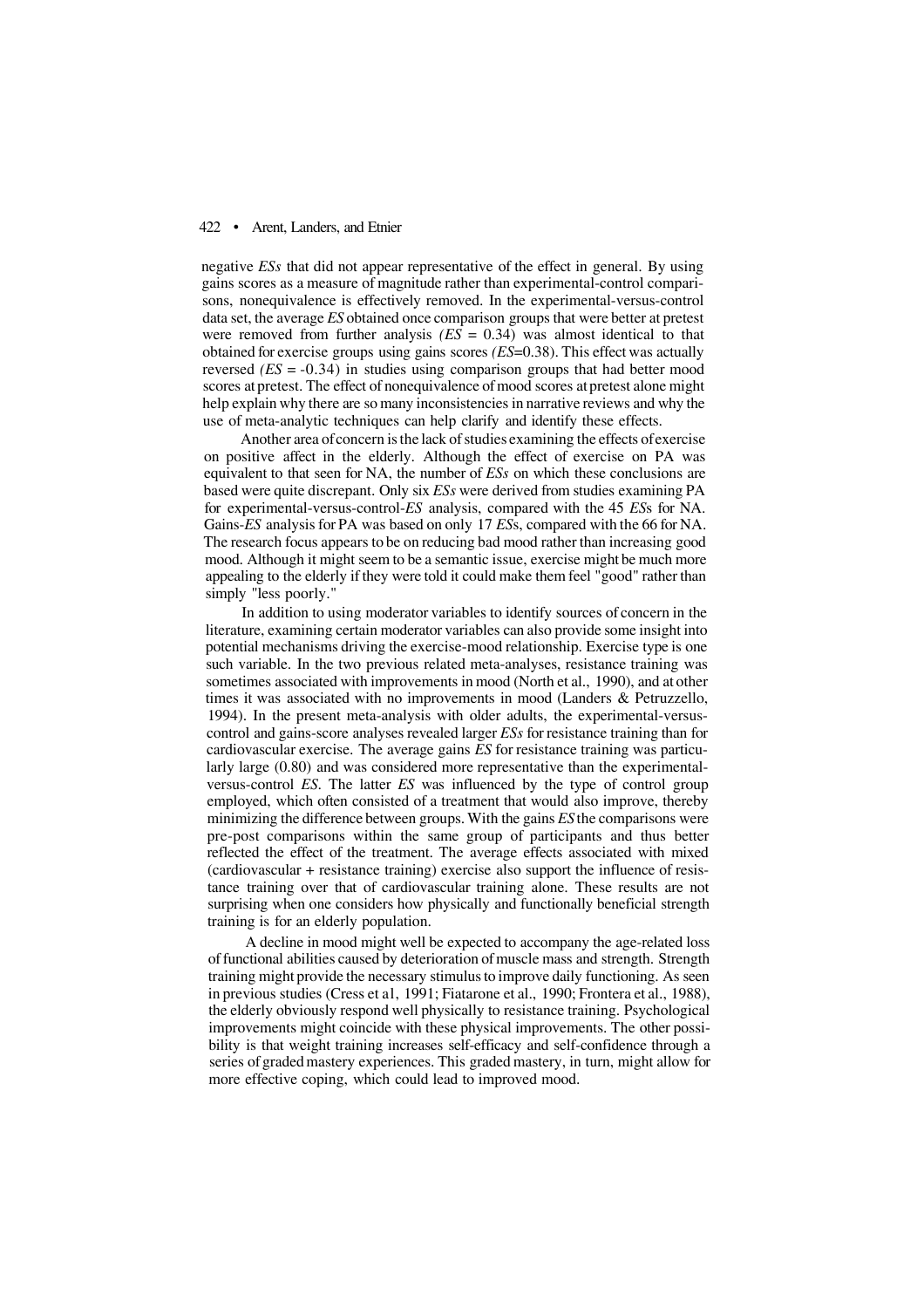Social-cognitive theory (Bandura, 1986) contends that perceptions of enhanced capabilities lead to increases in positive affect, and mastery has been identified as one possible mechanism that could explain the exercise-mental health relationship. There is considerable evidence to suggest that self-efficacy is related to affective responses associated with exercise (McAuley, 1991; McAuley, Bane, & Mihalko, 1995; McAuley & Coumeya, 1992). Furthermore, the use of physical activity as a mastery experience that leads to increased self-efficacy has been demonstrated in older adults (McAuley, Courneya, & Lettunich, 1991; McAuley, Lox, & Duncan, 1993). Ewart, Stewart, Gillilan, and Kelemen (1986) examined the usefulness of adding weight training to a walking/jogging exercise program for elderly coronary artery disease patients. Results indicated that arm- and leg-strength efficacy was enhanced in the weight-training group, a finding that might be particularly important in light of the functional relevance of these abilities for the elderly. It is important to acknowledge the potential benefits of strength training (in addition to cardiovascular training) for the elderly and to increase the pool of studies employing this form of exercise. It is obviously a viable form of exercise for this population, but this area is severely lacking in well-developed psychological studies including it in their protocols.

In addition to the psychologically oriented social-cognitive theory, a physiologically oriented hypothesis has also been suggested as an explanation for the exercise-mood relationship. This hypothesis, known as the monoamine hypothesis (Morgan & 0' Connor, 1988), posits that neurotransmitters in the brain (which have been linked to depression, anxiety, and other mood constructs) are changed by both acute and chronic exercise. Most of the research examining this hypothesis, however, has focused on acute bouts of aerobic exercise and younger participants. Considering the lack of effect for a single acute bout of exercise (and the larger effects seen for resistance training) in this study, the monoamine hypothesis might not be the most plausible explanation for the exercise-mood relationship seen in the elderly. Further research into this potential mechanism is needed.

It also does not appear that the distraction hypothesis is supported. The distraction hypothesis posits that exercise acts as a "time-out" from daily stressful events. A caveat to this is that exercise should not produce greater effects than do control conditions that conceivably also produce such a time-out. As found in this study, however, improvements in mood for motivational control groups and yoga/ flexibility were associated with mean *ESs* that were significantly lower (and not different from zero) than those for exercise (cardiovascular, resistance training, or mixed).

In addition to providing a means of assessing proposed mechanisms, moderator variables can also be used to examine contentions made by other authors. Brown's (1992) contention that the lack of significant findings for mood effects with exercise in the elderly is a result of insufficient training intensity was not supported by the current findings. In fact, the greatest improvements in mood were associated with the lowest intensity of exercise when analyzing the results for the experimental-versus-control *ESs.* Even when looking at pre-post comparisons (gains *ES*), all levels of intensity were at least equivalent. It might be that some of these samples of elderly individuals were in such an unfit condition that even lowintensity exercise produced perceived fitness gains. The effect of intensity on mood might also be influenced by the *type* of exercise. The influence of exercise intensity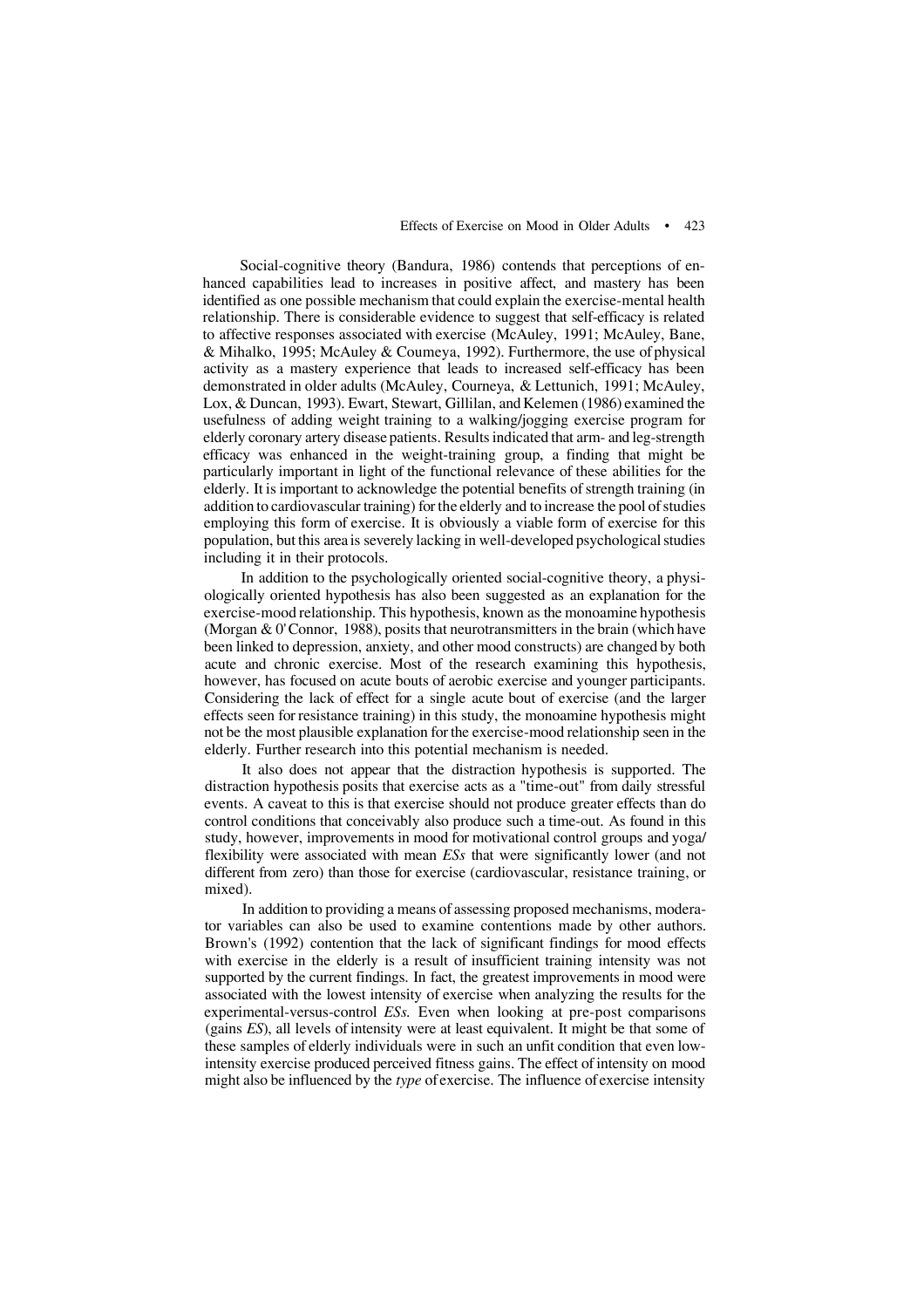on mood in the elderly obviously deserves further exploration, especially with studies that control for potentially confounding variables (e.g., duration, initial fitness levels, exercise type).

The findings for the effects of study duration (i.e., number of weeks) were not consistent with those found by North et al. (1990). In that meta-analysis, which did not include elderly participants, reductions in depression were larger for studies using training protocols longer than 15 weeks. The present analysis found that improved mood was not necessarily related to increased number of weeks of participation. In general, the effects appeared to be rather equally distributed across levels of weeks of participation for chronic exercise. This would appear to provide little support for Hypothesis 2. Nonetheless, future research should examine whether these findings, as well as those for intensity, interact with initial fitness levels (McAuley, Mihalko, & Bane, 1996). One potential confound that is often encountered when trying to determine the effects of chronic exercise (particularly on mood states) is the impact of the most recent bout of acute activity. Although it is possible that improvements in mood were the result of an acute bout of exercise before posttest rather than the result of changes that took place with chronic activity, this possibility is made less plausible in light of the fact that the effect size for acute exercise was small (*ES*=0.06) and nonsignificant. Although the potential influence of an acute bout cannot be ignored, the results do not point to this as the most likely explanation for the changes in affect.

Dunn and Blair (1997) suggest a number of criteria for evaluating scientific literature for public policy decisions. These criteria include consistency, whether the study is sequenced appropriately, whether the results are plausible and coherent, the strength of relation in terms of relative risk, and whether there is a biological gradient. In terms of this meta-analysis, the findings that are relevant to these criteria are as follows: (a) 82% of the effect sizes were in the predicted direction, demonstrating that exercise is related to improvements in mood; (b) 78% of the effect sizes from the experimental studies were in the positive direction, supporting the predicted sequencing that exercise preceded the improvements in mood; (c) findings suggest that plausible mechanisms might include graded mastery experiences and/or improvements in self-efficacy, as well as fitness improvements being implicated as having at least some role; and (d) considering the magnitude of the effects found, risk of exercise appears relatively small—only one study reported any exercise dropouts because of injury. Taken as a whole, this meta-analysis demonstrates at least the consistent findings, the appropriate cause-and-effect sequencing, the plausible and coherent results, and the minimal risk needed to justify making conclusions concerning public policy.

Evidence for a biological gradient, though, is less conclusive because of the nature of the findings for the role of fitness improvements. That is, there was not absolute agreement across the *ES* groupings concerning the importance of a fitness improvement for mood improvements. However, this may beg an important question: Are we examining the most important aspects of fitness improvements in this particular population? The most accepted means of determining a fitness improvement has historically been to assess  $VO_{2max}$  changes. This practice unfortunately ignores a relatively important (but often overlooked) component of fitness that might be of greater functional importance to the elderly—strength. Future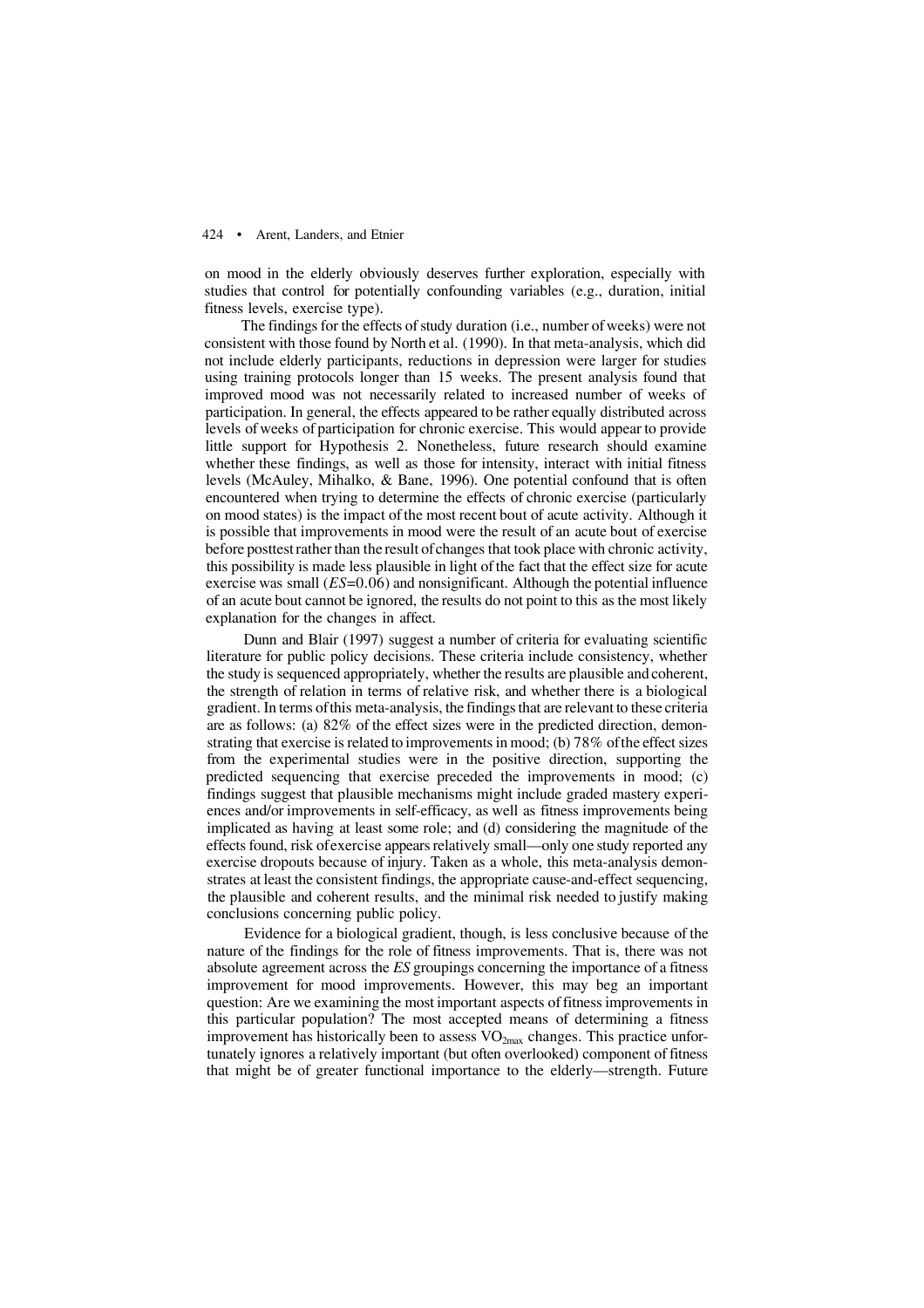studies should take this into consideration when determining which measures might be the most useful and meaningful indicators of a fitness improvement in an aged population. Furthermore, future research must examine these effects while making a concerted effort to better assess the impact of exercise dose-response issues, such as exercise intensity and duration, on mood improvements in the elderly.

### **Summary**

Based on these findings, it is apparent that exercise is associated with significant pre- to posttreatment improvements in mood in the elderly, especially when compared with a no-treatment control, motivational control, or yoga/flexibility condition. Based on the significant contribution of variables such as fitness improvements, low initial fitness levels, and frequency of exercise, it would appear that these mood improvements are the result (at least somewhat) of physiological improvements resulting from exercise. The lack of significance (at least in the predicted "physiologically better" direction) of variables such as intensity of exercise and weeks of training, however, indicates that these effects might be caused by much more than this. It might very well be that it is the combination of the graded mastery experience provided by exercise and the objective physiological improvements that causes mood enhancement in the elderly.

"Mood-improving" effects are seen for all types of exercise—particularly resistance training—if examining pre- to posttest changes in mood. The most consistent improvements in mood also appear to be associated with exercise done fewer than 3 days per week, exercise done for more than 45 min or based on participant "needs," and low- to medium-intensity exercise. Future research should focus on further examining the effects of exercise on PA and on the effects of strength training for the elderly. There is much to be learned regarding optimal intensity, frequency, and duration of resistance-training programs in this population, particularly in diseased segments of the population. Furthermore, a concerted effort should be made to examine the effects of a combined cardiovascular and strength-training protocol. This is potentially the most physiologically beneficial exercise protocol for this age group, yet studies examining it are severely lacking. As a final note, research in this area must make more of an attempt to use groups that are equivalent at baseline on the mood measure of interest. Small, but significant, improvements in mood with exercise can be washed out if this is not controlled for in the course of study design.

#### **References**

References marked with an asterisk indicate studies included in the meta-analysis.

- American College of Sports Medicine. (1995). *ACSM's guidelines for exercise testing and prescription* (5th ed.). Baltimore: Williams & Wilkins.
- Baechle, T.R. (1994). *Essentials of strength training and conditioning.* Champaign, IL: Human Kinetics.
- Bandura, A. (1986). *Social foundations of thought and action: A social cognitive theory.* Englewood Cliffs, NJ: Prentice-Hall.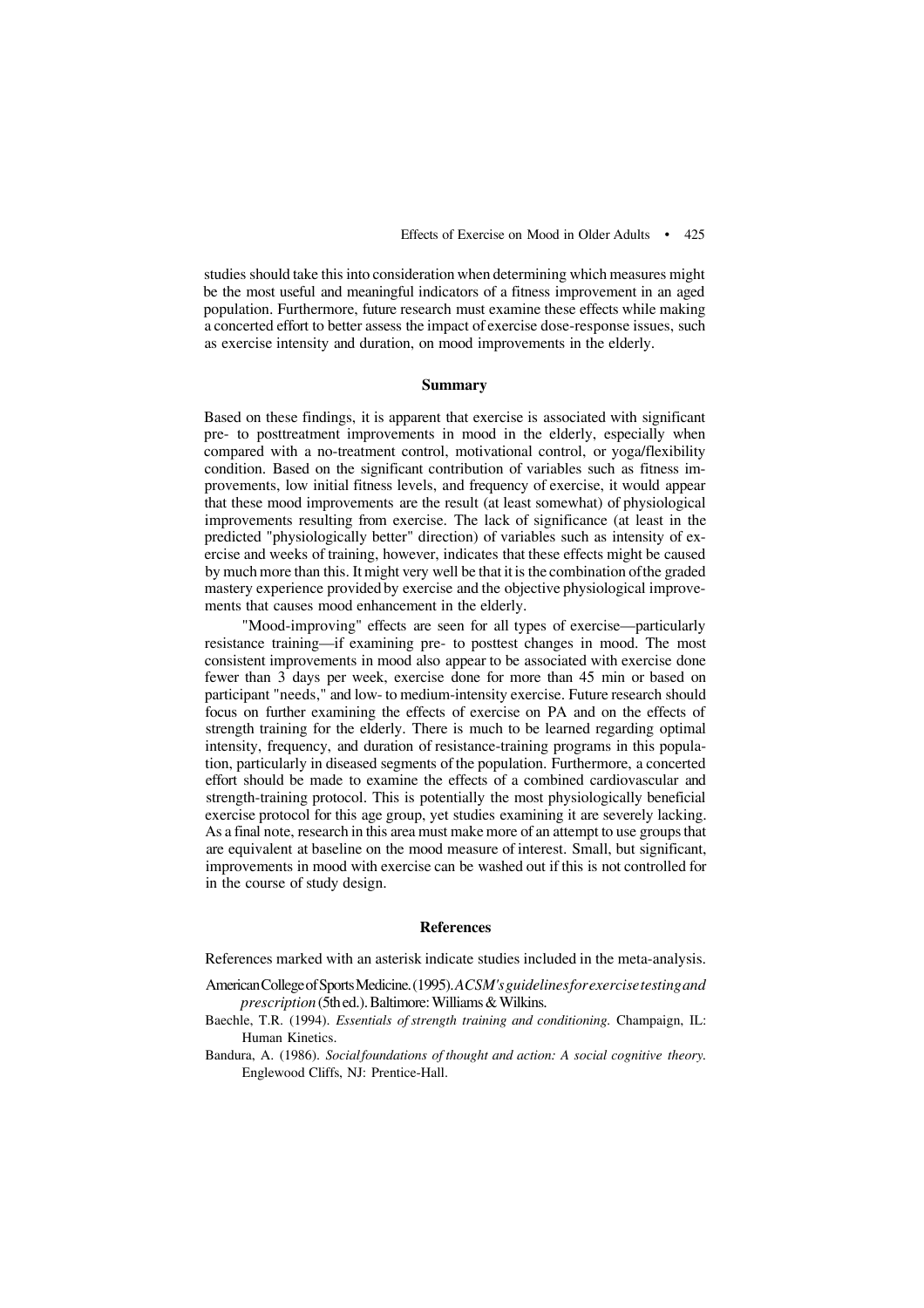- \*Beal, R.K. (1985). *The effect of a dance/movement activity program on the successful adjustment to aging in the active/independent older adult.* Unpublished doctoral dissertation, University of Cincinnati.
- \*Bennett, J., Carmack, M.A., & Gardner, V.J. (1982). The effect of a program of physical exercise on depression in older adults. *Physical Educator,* **39**, 21-24.
- \*Blumenthal, J.A., Emery, C.F., Madden, D.J., George, L.K., Coleman, R.E., Riddle, M.W., McKee, D.C., Reasoner, J., & Williams, R.S. (1989). Cardiovascular and behavioral effects of aerobic exercise training in healthy older men and women. *Journal of Gerontology,* **44**, M147-M157.
- \*Blumenthal, J.A., Emery, C.F., Madden, D.J., Schniebolk, S., Walsh-Riddle, M., George, L.K., McKee, D.C., Higginbotham, M.B., Cobb, F.R., & Coleman, R.E. (1991). Longterm effects of exercise on psychological functioning in older men and women. *Journal of Gerontology,* **46**, P352-P361.
- \*Blumenthal, J.A., Schocken, D.D., Needles, T.L., & Hindle, P. (1982). Psychological and physiological effects of physical conditioning on the elderly. *Journal of Psychosomatic Research,* **26**, 505-510.
- Botwinick, J. (1977). Intellectual abilities. In J.E. Birren & K.W. Schaie (Eds.), *Handbook of the psychology of aging* (pp. 580-605). New York: Van Nostrand Reinhold.
- \*Brassington, G.S. (1993). *Relationship between aerobic exercise and sleep quality in elderly individuals.* Unpublished master's thesis, San Jose State University.
- Brown, D.R. (1992). Physical activity, ageing, and psychological well-being: An overview of the research. *Canadian Journal of Sport Science,* **17**(3), 185-193.
- \*Buccola, V.A., & Stone, W.J. (1975). Effects of jogging and cycling programs on physiological and personality variables in aged men. *Research Quarterly,* **46**,134-139.
- Campbell, D.T., & Stanley, J.C. (1963). *Experimental and quasi-experimental designs for research.* Chicago: Rand McNally.
- \*Carpenter, J.R. (1982). *The effect of exercise on several physiological and psychological variables among three elderly female subjects.* Unpublished doctoral dissertation, West Virginia University, Morgantown.
- Cohen, J. (1988). *Statistical power analysis for the behavioral sciences* (2nd ed.). Hillsdale, NJ: Erlbaum.
- Crandall, R.C. (1991). *Gerontology: A behavioral science approach.* New York: McGraw-Hill.
- Crase, D., & Rosato, F.D. (1979). Exercise and aging: New perspectives and educational approaches. *Educational Gerontology,* **4**, 367-376.
- Cress, M.E., Thomas, D.P., Johnson, J., Kasch, F.W., Cassens, R.G., Smith, E.L., & Agre, J.C. (1991). Effect of training on VO<sub>2max</sub>, thigh strength, and muscle morphology in septuagenarian women. *Medicine and Science in Sports and Exercise,* **23**, 752-758.
- \*Delpape, B.L. (1986). *The effects of a short-term exercise program on three levels of function in an elderly population.* Unpublished doctoral dissertation, The University of Southern Mississippi.
- Dunn, A.L., & Blair, S.N. (1997). Exercise prescription. In W.P. Morgan (Ed.), *Physical activity and mental health* (pp. 49-62). Washington, DC: Taylor & Francis.
- \*Emery, C.F.,&Gatz,M. (1990). Psychological and cognitive effects of an exercise program for community-residing older adults. *The. Gerontologist,* **30**, 184-188.
- Etnier, J.L., Salazar, W., Landers, D.M., Petruzzello, S.J., Han, M., & Nowell, P. (1997). The influence of physical fitness and exercise upon cognitive functioning: A metaanalysis. *Journal of Sport & Exercise Psychology,* **19**, 249-277.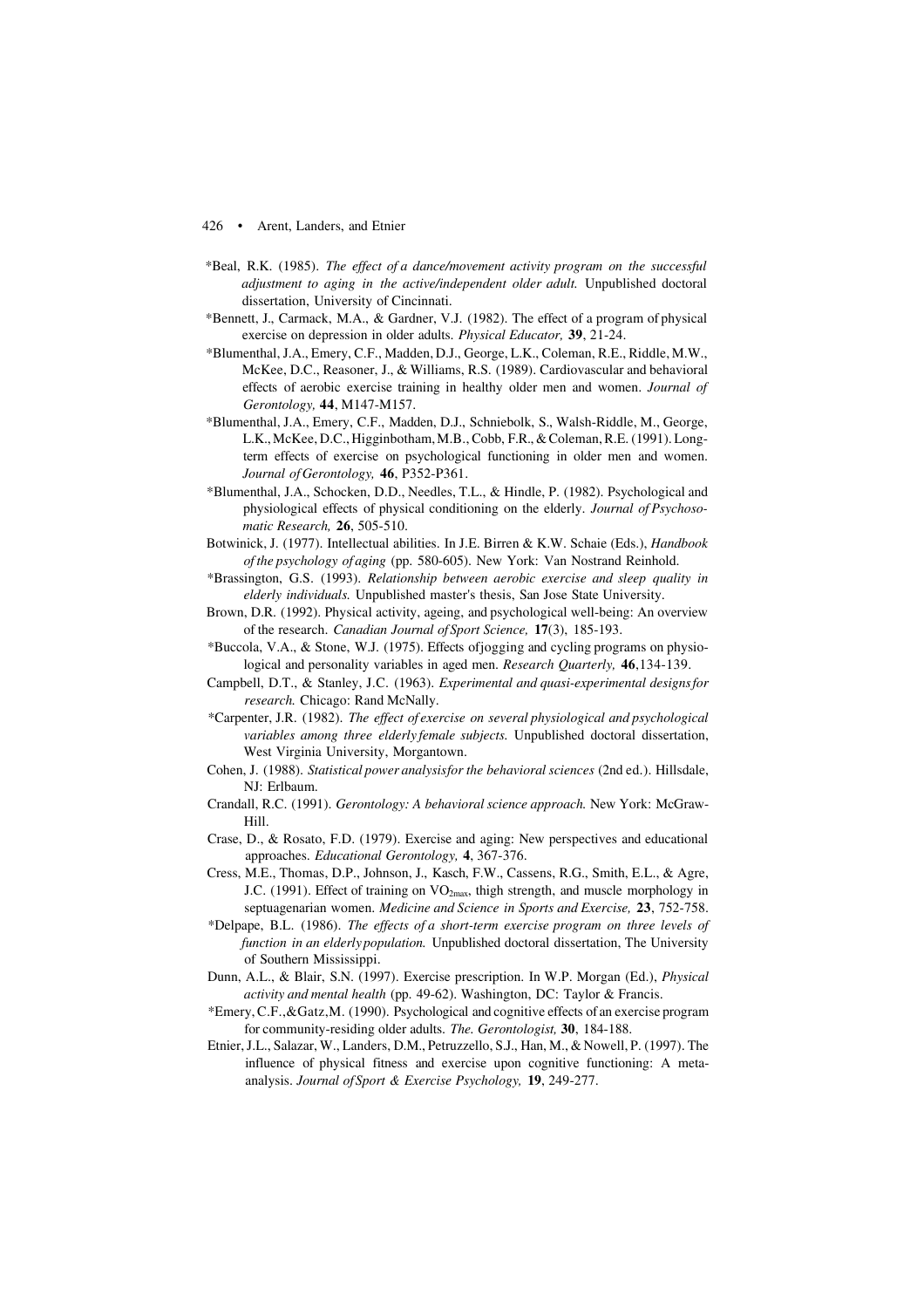- Ewart, C.K., Stewart, K.J., Gillilan, R.E., & Kelemen, M.H. (1986). Self-efficacy mediates strength gains during circuit weight training in men with coronary artery disease. *Medicine and Science in Sports and Exercise,* **18**, 531-540.
- \*Favilla, G. (1992). *The role of self-efficacy as a mediator in the relationship between muscle strength training and mood in the elderly.* Unpublished doctoral dissertation, The California School of Professional Psychology, San Diego.
- \*Ferretti, A.J. (1987). *Effects of exercise on young and old adults applying different program strategies.* Unpublished doctoral dissertation, The University of Southern Mississippi.
- Fiatarone, M.A., Marks, E.C., Ryan, N.D., Meredith, C.N., Lipsitz, L.A., & Evans, W.J. (1990). High intensity strength training in nonagenarians, effects on skeletal muscle. *Journal of the American Medical Association,* **263**, 3029-3034.
- Fillingim, R.B., & Blumenthal, J.A. (1993). Psychological effects of exercise among the elderly. In P. Seraganian (Ed.), *Exercise psychology: The influence of physical exercise on psychological processes* (pp. 237-254). New York: Wiley.
- \*French, S.L. (1995). *The self-management of osteoarthritis in older women.* Unpublished doctoral dissertation. Queen's University, Kingston, Ontario, Canada.
- Frontera, W.R., Meredith, C.N., O'Reilly, K.P., Knuttgen, W.G., & Evans, W.J. (1988). Strength conditioning in older men: Skeletal muscle hypertrophy and improved function. *Journal of Applied Physiology,* **64**, 1038-1044.
- Gauvin, L., & Brawley, L.R. (1993). Alternative psychological models and methodologies for the study of exercise and affect. In P. Seraganian (Ed.), *Exercise psychology: The influence of physical exercise on psychological processes* (pp. 146-171). New York: Wiley.
- Glass, G.V. (1977). Integrating findings: The meta-analysis of research. *Review of Research in Education,* **5**, 351-379.
- Glass, G.V., McGaw, B., & Smith, M.L. (1981). *Meta-analysis in social research.* Beverly Hills, CA: Sage.
- Hagberg, J.M., Graves, J.E., & Limacher, M. (1989). Cardiovascular responses of 70- to 79 year-old men and women to exercise training. *Journal of Applied Physiology,* **66**, 2589-2594.
- \*Hatfield, B.D., Goldfarb, A.H., Sforzo, G. A., & Flynn, M.G. (1987). Serum beta-endorphin and affective responses to graded exercise in young and elderly men. *Journal of Gerontology,* **42**, 429-431.
- \*Hawkins, W.E., Duncan, D.F., & McDermott, R.J. (1988). A health assessment of older Americans: Some multidimensional measures. *Preventive Medicine,* **17**, 344-356.
- Hedges, L.V. (1981). Distribution theory for Glass' estimator of effect size and related estimators. *Journal of Educational Statistics,* **6**, 107-128.
- Hedges, L.V., & Olkin, I. (1985). *Statistical methods for meta-analysis.* New York: Academic Press.
- Hoeger, W.W.K., & Hoeger, S.A. (1996). *Fitness & wellness* (3rd ed.). Englewood, CO: Morton.
- \*Holder, J.D. (1982). *The effects of low level aerobic activity upon systolic blood pressure, heart rate, and depression levels among the elderly.* Unpublished doctoral dissertation, Boston University School of Education.
- Jacewicz, M.M., & Hartley, A.A. (1987). Age differences in the speed of cognitive operations: Resolution of inconsistent findings. *Journal of Gerontology,* **42**, 86-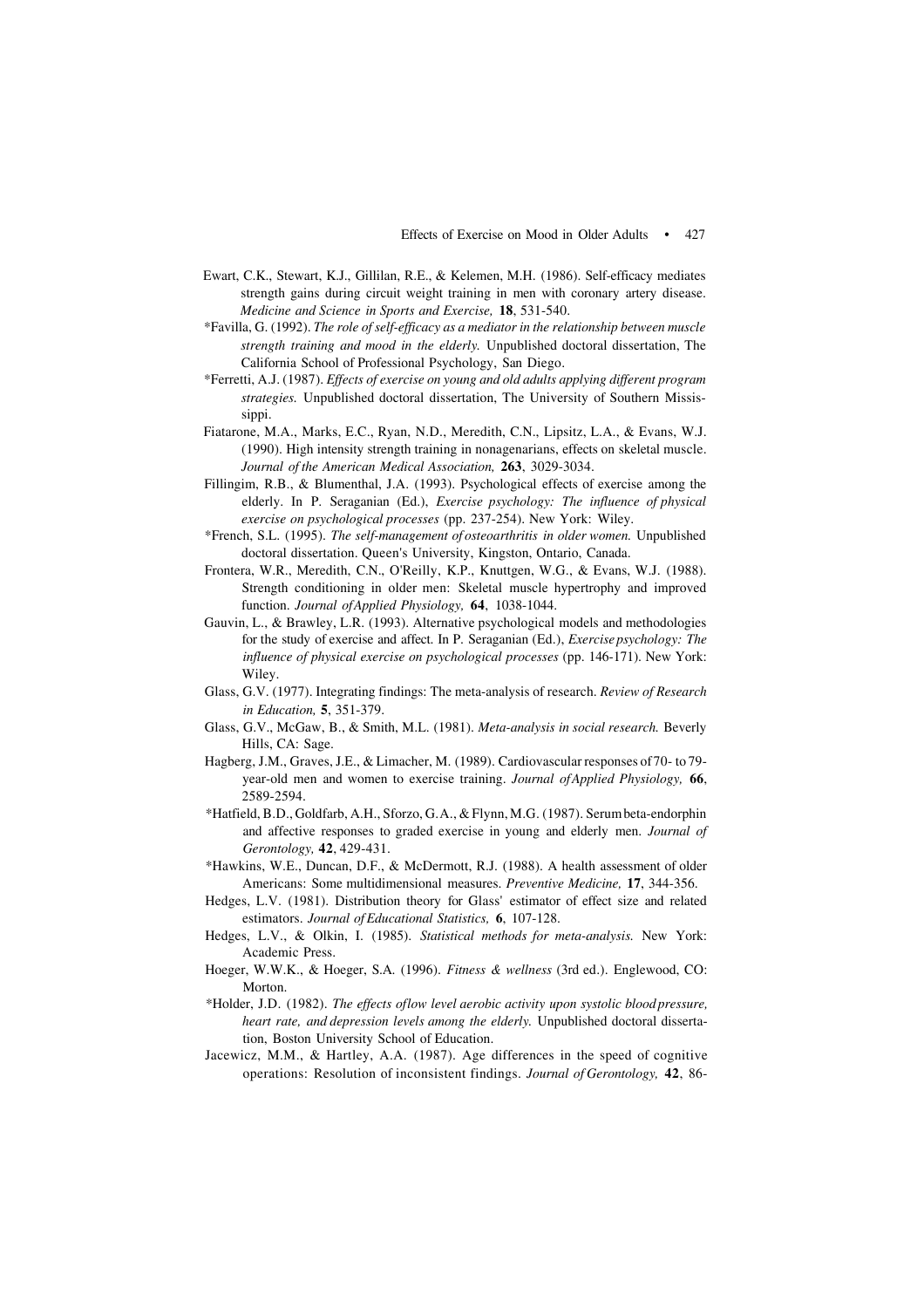- Johnson-Pawlson, J., & Koshes, R. (1985). Exercise is for everyone. *Geriatric Nursing,* **6***,* 322-325.
- \*Knittle, V.R. (1988). *The effect of twelve weeks of exercise on depression, self-esteem, and locus-of-control in a wellness program sample of women aged 65 and older.* Unpublished master's thesis, The University of Arizona.
- Kohrt, W.M., Malley, M.T., & Coggan, A.R. (1991). Effects of gender, age, and fitness level on response of VO2max to training in 60-71-year-olds. *Journal of Applied Physiology,* **71**, 2004-2011.
- Landers, D.M., & Petruzzello, S. (1994). Physical activity, fitness, and anxiety. In C. Bouchard, R.J. Shephard, & T. Stevens (Eds.), *Physical activity, fitness, and health* (pp. 868-882). Champaign, IL: Human Kinetics.
- Lazarus, R.S. (1991). Progress on a cognitive-motivational-relational theory of emotion. *American Psychologist,* **46**, 819-834.
- Makrides, L., Heigenhauser, G.J.F., & Jones, N.L. (1990). High intensity endurance training in 20-to 30- and 60- to 70-year-old healthy men. *Journal of Applied Physiology,* **69**, 1792-1798.
- McAuley, E. (1991). Efficacy, attributional, and affective responses to exercise participation. *Journal of Sport & Exercise Psychology,* **13**, 382-393.
- McAuley, E., Bane, S.M., & Mihalko, S.L. (1995). Exercise in middle-aged adults: Selfefficacy and self-presentational outcomes. *Preventive Medicine,* **24**, 319-328.
- McAuley, E., & Courneya, K.S. (1992). Self-efficacy relationships with affective and exertion responses to exercise. *Journal of Applied Sport Psychology,* **22**, 312-326.
- McAuley, E., Courneya, K.S., & Lettunich, J. (1991). Effects of acute and long-term exercise on self-efficacy responses in sedentary, middle-aged males and females. *The Gerontologist,* **31**, 534-542.
- McAuley, E., Lox, D.L., & Duncan, T. (1993). Long-term maintenance of exercise, selfefficacy, and physiological change in older adults. *Journal of Gerontology,* **48**, P218- P223.
- McAuley, E., Mihalko, S.L., & Bane, S.M. (1996). Acute exercise and anxiety reduction: Does the environment matter? *Medicine and Science in Sports and Exercise,* **11**, 143- 182.
- \*McAuley, E., Shaffer, S.M., & Rudolph, D. (1995). Affective responses to acute exercise in elderly impaired males: The moderating effects of self-efficacy and age. *International Journal of Aging and Human Development,* **41**, 13-27.
- \*McNeil, J.K., LeBlanc, E.M., & Joyner, M. (1991). The effect of exercise on depressive symptoms in the moderately depressed elderly. *Psychology and Aging,* **6**, 487-488.
- \*Molloy, D.W., Beerschoten, D.A., Borrie, M.J., Crilly, R.G., & Cape, R.D.T. (1988). Acute effects of exercise on neuropsychological function in elderly subjects. *Journal of the American Geriatric Society,* **36**, 29-33.
- Moore, K.A., & Blumenthal, J.A. (1998). Exercise training as an alternative treatment for depression among older adults. *Alternative Therapies in Health and Medicine,* **4**, 48- 56.
- Morgan, W.P., & O'Connor, P.J. (1988). Exercise and mental health. In R.K. Dishman (Ed.), *Exercise adherence: Its impact on public health* (pp. 91-121). Champaign, IL: Human Kinetics.
- \*Morton, A.G. (1992). *Effects of an exercise program on elderly residents of a retirement complex.* Unpublished master's thesis, San Jose State University.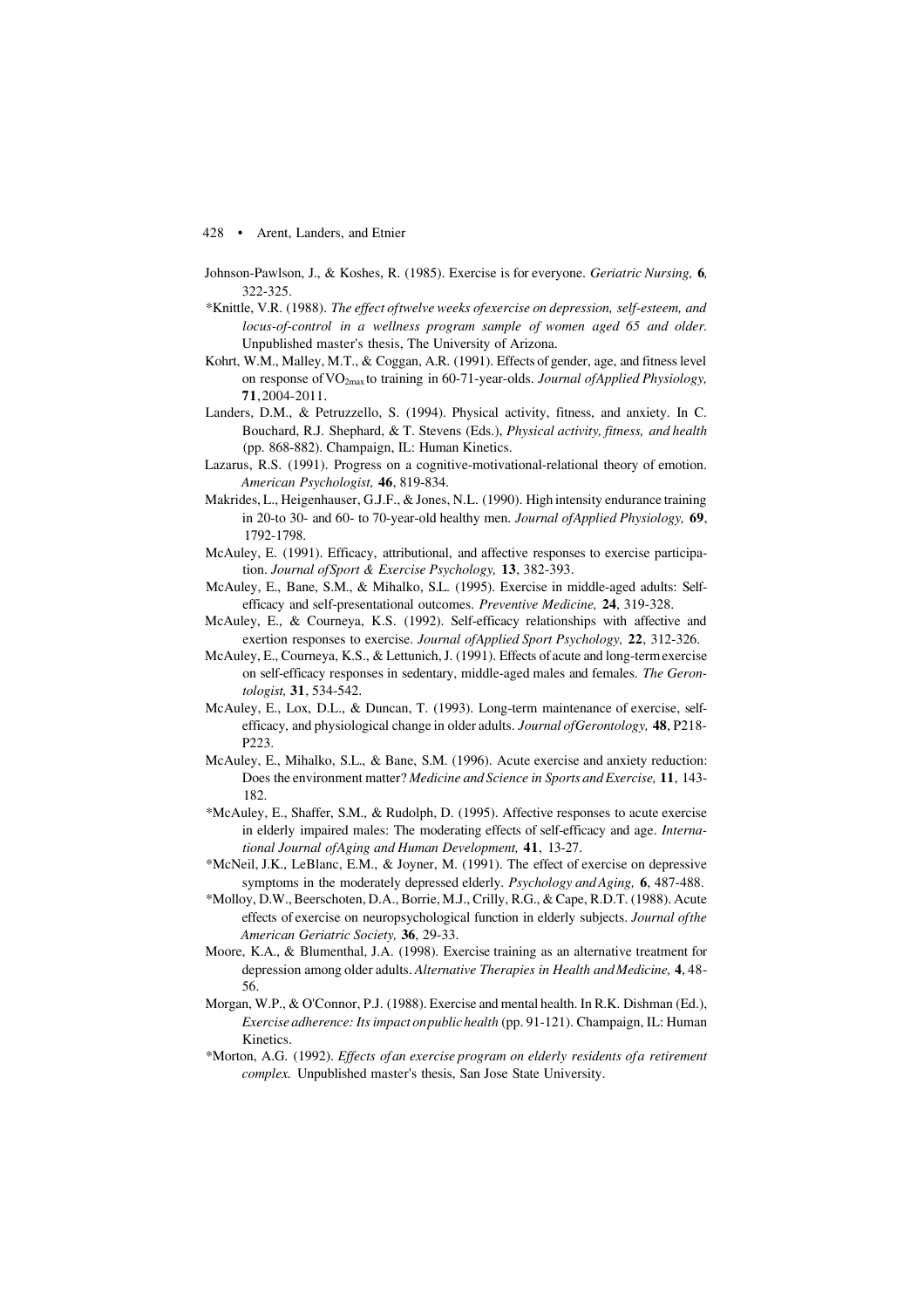- National Center for Health Statistics. (1993). *Health, United States, 1992.* Hyattsville, MD: Public Health Service.
- Netz, Y., & Jacob, T. (1994). Exercise and the psychological state of institutionalized elderly: A review. *Perceptual and Motor Skills,* **79**, 1107-1118.
- \*Nieman, D.C., Warren, B.J., Dotson, R.G., Butterworth, D.E., & Henson, D.A. (1993). Physical activity, psychological well-being, and mood state in elderly women. *Journal of Aging and Physical Activity,* **1**, 22-33.
- North, T.C., McCullagh, P., & Tran, Z.V. (1990). Effect of exercise on depression. *Exercise and Sport Science Reviews,* **18**, 379-415.
- Orwin, R.G. (1994). Evaluating coding decisions. In H. Cooper & L.V. Hedges (Eds.), *The handbook of research synthesis* (pp. 139-162). New York: Russell Sage Foundation.
- \*Palinkas, L.A., Wingard, D.L., & Barrett-Connor, E. (1990). Chronic illness and depressive symptoms in the elderly: A population-based study. *Journal of Clinical Epidemiology,* **43***,* 1131-1141.
- \*Parks, C. J. (1979). *The effects of a physical fitness program on body composition, flexibility, heart rate, blood pressure, and anxiety levels of senior citizens.* Unpublished doctoral dissertation, The University of Alabama, Tuscaloosa.
- \*Perri, S., II, & Templer, D.I. (1985). The effects of an aerobic exercise program on psychological variables in older adults. *International Journal of Aging and Human Development,* **20**, 167-172.
- Petruzzello, S.J., Landers, D.M., Hatfield, B.D., Kubitz, K.A., & Salazar, W. (1991). A metaanalysis on the anxiety-reducing effects of acute and chronic exercise: Outcomes and mechanisms. *Sports Medicine,* **11**, 143-182.
- Pfeiffer, E. (1977). Psychopathology and social pathology. In J.E. Birren & K.W. Schaie (Eds.), *Handbook of the psychology of aging* (pp. 650-671). New York: Van Nostrand Reinhold.
- \*Pierce, E.F., & Pate, D.W. (1994). Mood alterations in older adults following acute exercise. *Perceptual and Motor Skills,* **79**, 191-194.
- \*Reiter, M.A. (1981). *Effects of a physical exercise program on selected mood states in a group of women overage 65.* Unpublished doctoral dissertation, Columbia University Teachers College, Missouri.
- Rogers, M.A., & Evans, W.J. (1993). Changes in skeletal muscle with aging: Effects of exercise training. *Exercise and Sport Sciences Reviews,* **21**, 65-102.
- Rosenthal, R. (1994). Parametric measures of effect size. In H. Cooper & L.V. Hedges (Eds.), *The handbook of research synthesis* (pp. 231-244). New York: Russell Sage Foundation.
- \*Ruuskanen, J.M., & Ruoppila, I. (1995). Physical activity and psychological well-being among people aged 65 to 84 years. *Age and Ageing,* **24**, 292-296.
- Schaie, K.W. (1994). The course of adult intellectual development. *American Psychologist,* **49**, 304-313.
- \*Segebartt, K.S., Nieman, D.C., Pover, N.K., Arabatzis, K., & Johnson, M. (1988). Psychological well-being in physically active and inactive healthy young old to very old women. *Annals of Sports Medicine,* **4**, 130-136.
- Shephard, R.J. (1984). Management of exercise in the elderly. *Canadian Journal of Applied Sport Sciences,* **9**, 109-120.
- Shephard, R.J. (1990). The scientific basis of exercise prescribing for the very old. *Journal of the American Geriatrics Society,* **38**, 62-70.